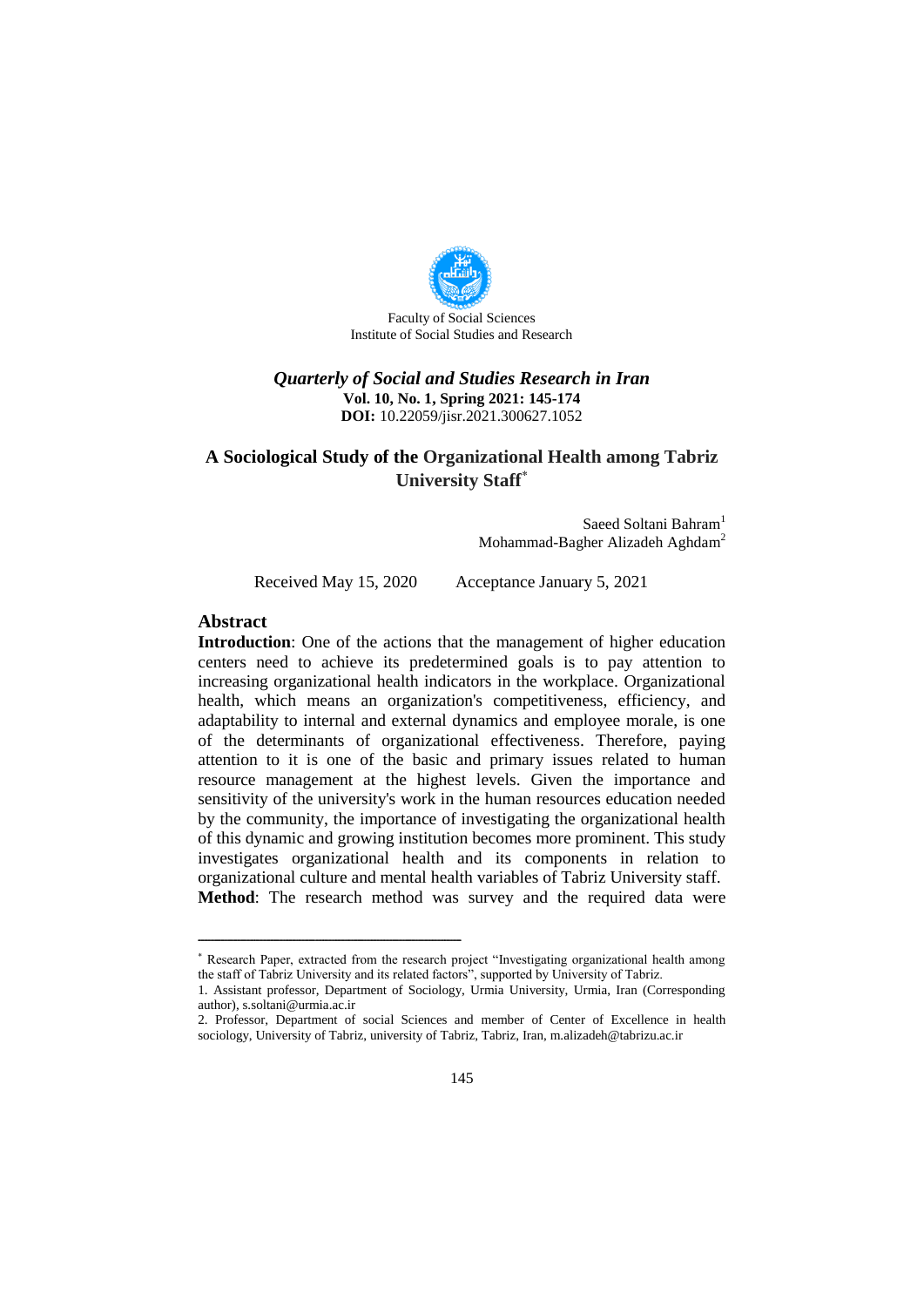collected using standard questionnaires of organizational health, organizational culture and mental health. In the present study, the validity of the questionnaire questions was estimated through face validity. The results of the reliability analysis of the research variables showed that Cronbach's alpha for the three variables of organizational health, organizational culture and mental health were 0.89, 0.97 and 0.92, respectively, indicating that the items of each The three variables have good internal coherence and high reliability. The statistical population of the study is staff of Tabriz University, 182 of who were selected by simple random sampling.

**Finding**: The results show that the average organizational health in the range of 80 to 189 is 142/64 which indicates that the organizational health of the employees is at an average level. Also among the seven dimensions of organizational health, the dimension of construction with 74.40 percent had the highest and the institutional unity dimension with 57.66 percent had the lowest average value. The results of hypotheses test also show that there is a significant positive relationship between organizational health and organizational culture and its dimensions (except for attentional bias) but organizational health is not significantly correlated with mental health variable and its dimensions. Testing the hypotheses related to the relationship between organizational health and demographical variables shows that organizational health of employees is not significantly different in terms of gender and marital status, and age and years of service and monthly income are not significantly related to organizational health. But Education level and employment status are variables that affect the average organizational health of employees. The regression analysis of organizational health show that the four variables of creativity and innovation, sustainability, attention, and attention to organization members account for about 63% of organizational health changes in Tabriz University. **Results & Conclusion:** Therefore, it can be said that organizational culture is one of the main determinants and the most important predictor of organizational health of Tabriz University staff.

**Keywords**: Organizational Health, Organizational Culture, Mental Health, University of Tabriz, Staff.

#### **Bibliography**

 Abbaspour, R. (2014), **Predicting Organizational Health Based On Personality Traits And Mental Health Of Managers**, Master's Thesis in Psychology, Supervisor: Azarmeydokht Rezaei, Marvdasht, Islamic Azad University.*(In Persian)*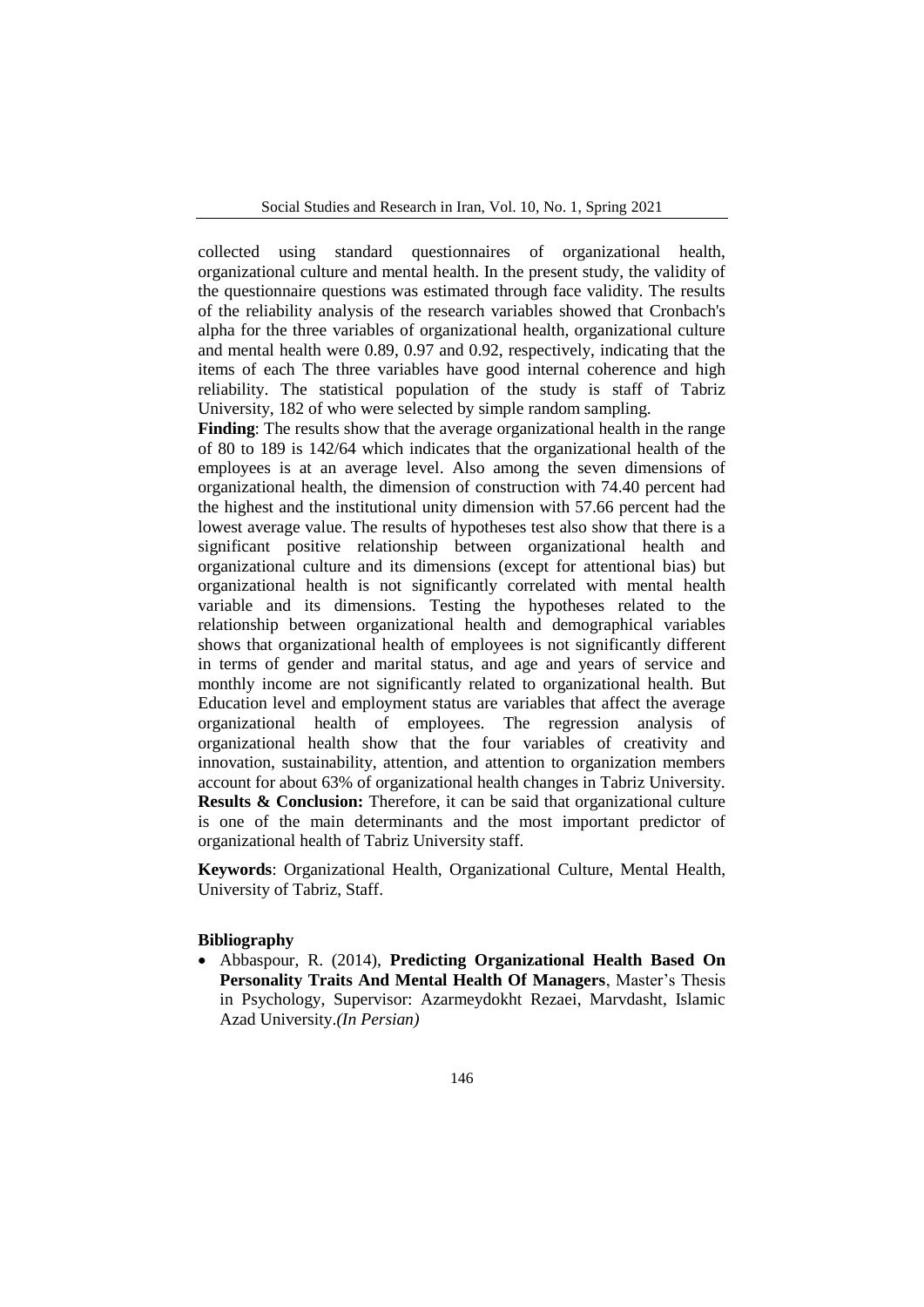- Abbaszadeh, N., & Aghasi Kermani, Z. (2008), "Investigating and Studying the Organizational Health of 19 Education Districts of Tehran According to Hui and Fieldman", **Quarterly Journal of EduEvational Leadership & Adminstration**, No. 2: 121-142. *(In Persian)*
- Acosta, H., Cruz-Ortiz, V., Salanova, M., & Liorens, S. (2015), "Healthy Organization: Analysing Its Meaning Based on the HERO Model / Organizaciones Saludables: Analizando Su Significado Desde El Modelo HERO", **International Journal of Social Psychology**, No. 30(2): 323–350.
- Ardalan, M. R., Ganbari, S., & Nemati, L. (2014), "Predicting Organizational Health Through the Individual-Organization Integeracy", **Research in Human Sciences**, No. 15: 133-147. *(In Persian)*
- Askarian, M. (2010), "The Conceptualization of Organization Culture", **Police Organizational Development**, No. 6: 101-124. *(In Persian)*
- Bill Wilkerson, A. (2009), **Attachment, Evolution and the Psychology of Religion**, New York: The Gilford Press.
- Garosi, S., & Shabestari, Sh. (2012), "Investigate the Relationship between Social Capital and Mental Health among Female-Headed Households in Kerman", *Journal of Iranian Social Studies*, No. 1: 99- 123. *(In Persian)*
- Hamidi, A., & Bakhshande, Gh. (2015), "Ranking the Effect of Organizational Commitment Components on Organizational Health (Case Study: Hamedan Industry, Mining and Trade Organization)", **Journal of Human Resource Management**, No. 2: 105-122. *(In Persian)*
- Hoseini, S. A. (2013), **Relationship between Organizational Culture and Organizational Learning with Organizational Health of Nurses in Medical Centers of Bandar Abbas University of Medical Sciences**, Master's Thesis in Educational Management, Supervisor: Ebadollah Ahmadi, Marvdasht, Islamic Azad University. *(In Persian)*
- Information Resources Management Association (IRMA) (2016), **Leadership and Personnel Management: Concepts, Methodologies, Tools, and Applications**, Hershey, PA: Business Science Reference.
- Isensee, C., Teuteberg, F., Griese, K. M., & Topi, C. (2020), "The Relationship between organizational Culture, Sustainability, and Digitalization in SMEs: A Systematic Review", **Journal of Cleaner Production**, No. 275: 1-10.
- Kalantari, A. H., & Hoseynizadeh Arani, S. S. (2017), "A Study of Social and Psychological Factors Affecting Feeling Lonely (Case Study: Tehran Citizens)", **Quarterly of Social Studies and Research in Iran**, No. 2: 257-283. *(In Persian)*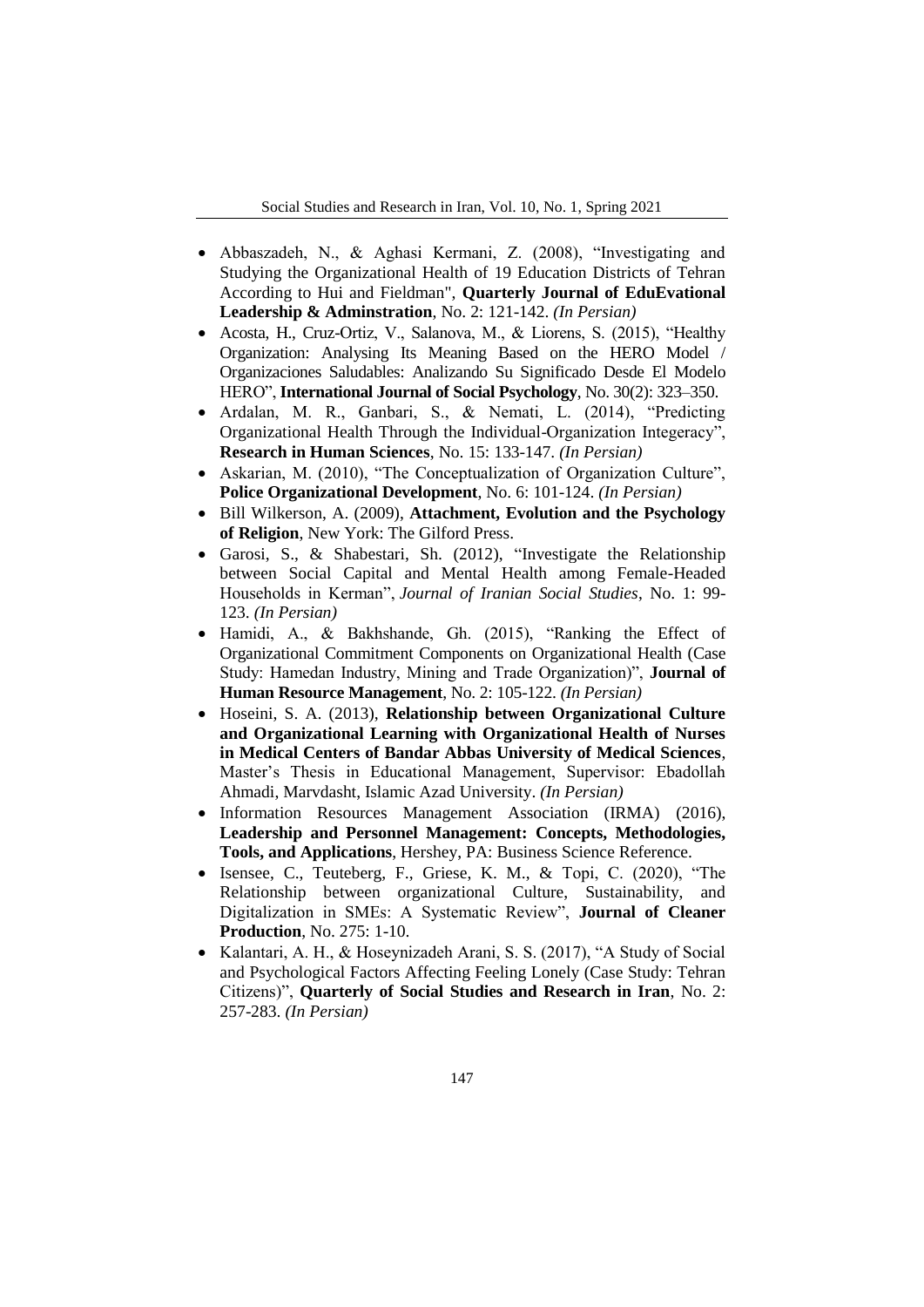- Korkmaz, M. (2006), "The Relationship between Organizational Health and Robust School Vision in Elementary Schools", **Educational Research Quarterly**, No. 1: 14-36.
- Korkmaz, M. (2007), "The Effect of Leadership Style on Organizational Health", **Educational Research Quarterly**, No. 3: 22-54.
- Kouhi, K. (2016), "Study of Effective of Health Organizational on Social Responsibility (Study Item: Staff of Tabriz University)", *Quarterly Journal of Social Development (Previously Human Development)*, No. 4: 33-58. *(In Persian)*
- Lingmont, D. N. J., & Alexiou, A. (2020), "The Contingent Effect of Job Automating Technology Awareness on Perceived Job Insecurity: Exploring the Moderating Role of Organizational Culture", **Technological Forecasting and Social Change**, No. 161: 1-10.
- Lynden, K., & Klingle, P. (2000), **"**The Development Of An Instrument To Measure Organizational Trust", **Annual Meeting of the American Educational Research Association in New Orleans**, No. 12: 35-47
- Mohseni, R. A., Alhosseini, S. M., & Ansari, M. R. (2018), "Studying the Effect of Citizenship Culture Dimensions on the Citinzenship Cultural<br>Behavior (Case Study: Farhangian University of Markazi Behavior (Case Study: Farhangian University of Markazi Province)", **Quarterly of Social Studies and Research in Iran**, No. 2: 395-412. *(In Persian)*
- Nasiri, Fakhrosadat & others (2012), "Organizational and psychological wellbeing among western regional universities and their staff", **The Journal of New Thoughts on Education**, No 3: 127-151. *(In Persian)*
- Nasiripour, A. A., Alimohammadzadeh, Kh., Raeisi, P., & Jafari, M. (2014), "The Relationship between Organizational Health Culture and Organizational Commitment of Employees; Case Study: Islamic Azad University, Science and Research Branch", **Journal of Healthcare Management**, No. 1 & 2: 49-58. *(In Persian)*
- Rabeei Dolabi, M., Khonsiyavash, N., & Shourmej, Gh. (2014), "Investigating the Relationship between Organizational Health and Organizational Culture of Managers of Defense Organizations", **Education Research**, No. 9: 105-116. *(In Persian)*
- Ritzer, G. (1996), **Sociological Foundations, The Origins of Basic Ideas in Sociology**, Translated by Azad Armaki, Tehran: Simorgh Publications. *(In Persian)*
- Sadeghi, N., & Alavi, A. (2014), "Relation of Organizational Health Indicators and organizational", **Health System Research**, No. 3: 548- 557. *(In Persian)*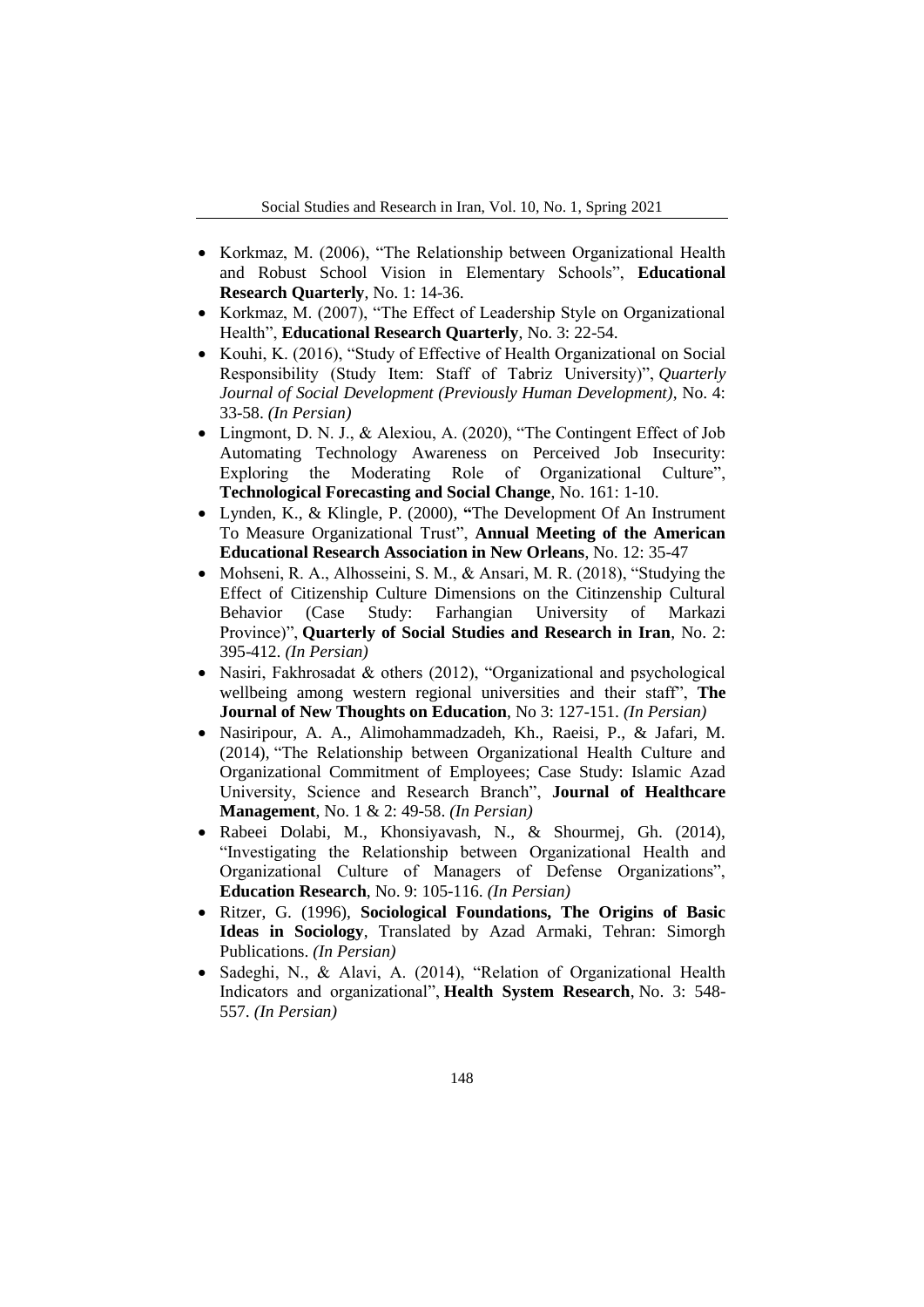- Sadeghifar, M., & Beheshtirad, R. (2015), "Explaining the Relationship between Organizational Culture and Organizational Health from the Perspective of Faculty Members of Urmia University", **Quarterly Journal of Educational Leadership & Administration**, No. 2: 67-87. *(In Persian)*
- Salarzehi, H., Moradzadeh, A. B., & Arab, A. (2013), "The Role of Knowledge Management Components in Predicting the Organizational Health Components (Case Study: Roads and Urban Development Department in Southern Sistan and Balouchestan Province", *Management Researches,* No. 5: 85-108. *(In Persian)*
- Seyed Javadin, R., Alavi, A., & Ansari, Sh. (2010), "Organizational Health Index in Isfahan University of Medical Sciences (IUMS) 2009", **Health Management**, No. 13: 63-72. *(In Persian)*
- Shariatmadari, M. (2009), "Investigating the Relationship between Organizational Health and Effectiveness of School Administrators in Tehran", **Journal of Instruction and Evaluation**, No. 2: 119-151. *(In Persian)*
- Sharifi, A., & Aghasi, S. (2010), "A Study of the Impact of Mangers' Performance on Organizational Health", **Journal of New Approaches in Educational Administration**, No. 4: 149-168. *(In Persian)*
- Sheikhi, A., Sheikhpour, M., & Mahdizadeh, S. (2016), "Investigating the Impact of Organizational Culture on Organizational Commitment with Emphasizing the Mediating Role of Organizational Health Using Structural Equation Modeling", **Management Engineering**, No. 8: 32- 65. *(In Persian)*
- Soleimani, N. (2010), "An Investigation into the Organizational Health of Schools in Tehran on the Basis of Hoy and Fieldsman's Model", **Journal of New Approaches in Educational Administration**, No. 4: 23-43. *(In Persian)*
- Soltan Hoseini, . M., Alidoust Ghahfarrokhi, E., Homaei, R., & Moussavi, Z. (2010), "The Survey of Relative Ratio of Mental Health on Organizational Health in Esfahan Physical Education Offices", *Journal of Sport Management*, No. 4: 65-81. *(In Persian)*
- Tsui, K, T., & Cheng, Y. C. (1999), "School Organizational Health and Teacher Commitment: A Contingency Study with Multi-Level Analyses", **Educational Research and Education**, No. 3: 429-268.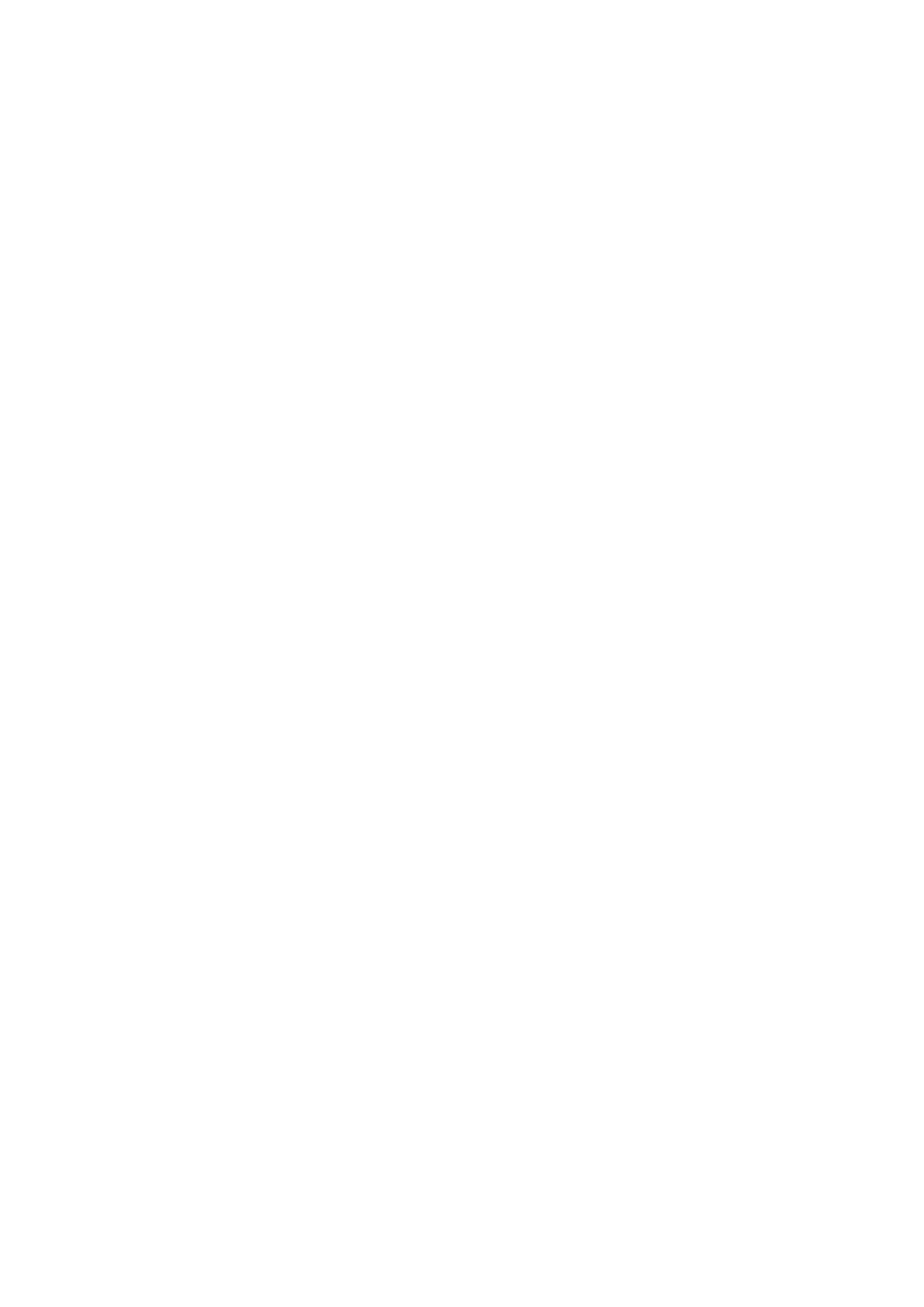مطالعات و تحقیقات اجتماعی در ایران/ دورۀ ۱۰، ثنارۀ ۱، بهار ۱۴۰۰: ۱۴۵ - ۱۷۴ ب

**DOI: 10.22059/jisr.2021.300627.1052**

**\* مطالعة جامعهشناختی سالمت سازمانی کارکنان دانشگاه تبریز**

سعید سلطانی بهرام 1 2 محمدباقر علیزاده اقدم

ــــــــــــــــــــــــــــــــــــــــــــــــــــــــــــــــــــــــــــــــــــــــــــــــــــــــــــــــــــــــــــــــــــــــــــــــ

تاریخ دریافت: 88/12/22 تاریخ پذیرش: 88/11/12

**چکیده**

سالمت سازمانی بهمعنای قابلیت یک سازمان از لحاظ رقابتپذیری، کارایی و سازگاری آن با پویاییهای محیط داخلی و خارجی و روحیة کارکنان و یکی از عوامل تعیینکنندة اثربخشی سازمانی است. با درنظرگرفتن اهمیت کارکرد دانشگاه در آموزش و پرورش نیروی انسانی مورد نیاز جامعه، اهمیت بررسی سالمت سازمانی در دانشگاه برجستهتر میشود. این پژوهش به بررسی سالمت سازمانی و مؤلفههای تشکیلدهندة آن در ارتباط با متغیرهای فرهنگ سازمانی و سالمت روانی کارکنان دانشگاه تبریز پرداخته است. روش پژوهش پیمایشی بوده که دادههای مورد نیاز با استفاده از پرسشنامههای استاندارد سالمت سازمانی، فرهنگ سازمانی و سالمت روان گردآوری شده است. جامعة آماری پژوهش کارکنان دانشگاه تبریز بودند که 192 نفر آنان به شیوة نمونهگیری تصادفی ساده انتخاب شدند. یافتههای پژوهش نشان میدهد، میانگین سالمت سازمانی در دامنة 91 تا 198 برابر با 112/21 است که نشان میدهد سالمت سازمانی کارکنان در حد متوسط به باالیی قرار دارد. همچنین در میان ابعاد هفتگانة سالمت سازمانی، بعد ساختدهی با 11/11 درصد، بیشترین میزان و بعد یگانگی نهادی با 01/22 درصد کمترین مقدار میانگین محاسبهشده را دارد. نتایج آزمون فرضیات نیز نشان میدهد که رابطة مثبت و معناداری میان سلامت سازمانی و فرهنگ سازمانی و ابعاد آن (بهجز بعد توجه به رهآورد) وجود دارد، ولی سلامت سازمانی با متغیر سالمت روان و ابعاد آن ارتباط معناداری ندارد. نتایج تحلیل رگرسیونی سالمت سازمانی نشان میدهد که چهار متغیر خالقیت و نوآوری، پایداری، توجه به رهآورد و توجه به اعضای سازمان درمجموع حدود 23 درصد تغییرات سالمت سازمانی کارکنان دانشگاه تبریز را تبیین میکنند.

**واژههای کلیدی:** دانشگاه تبریز، سالمت روان، سالمت سازمانی، فرهنگ سازمانی.

\*مقالة علمی- پژوهشی، مستخرج از طرح پژوهشی با عنوان »بررسی سالمت سازمانی در میان کارکنان دانشگاه تبریز و عوامل مرتبط با آن«، کارفرما: معاونت پژوهشی دانشگاه تبریز ۱. استادیار گروه جامعهشناسی، دانشگاه ارومیه (نویسندهٔ مسئول)، s.soltani@urmia.ac.ir .2 استاد گروه علوم اجتماعی و عضو قطب علمی جامعهشناسی سالمت دانشگاه تبریز، m.alizadeh@tabrizu.ac.ir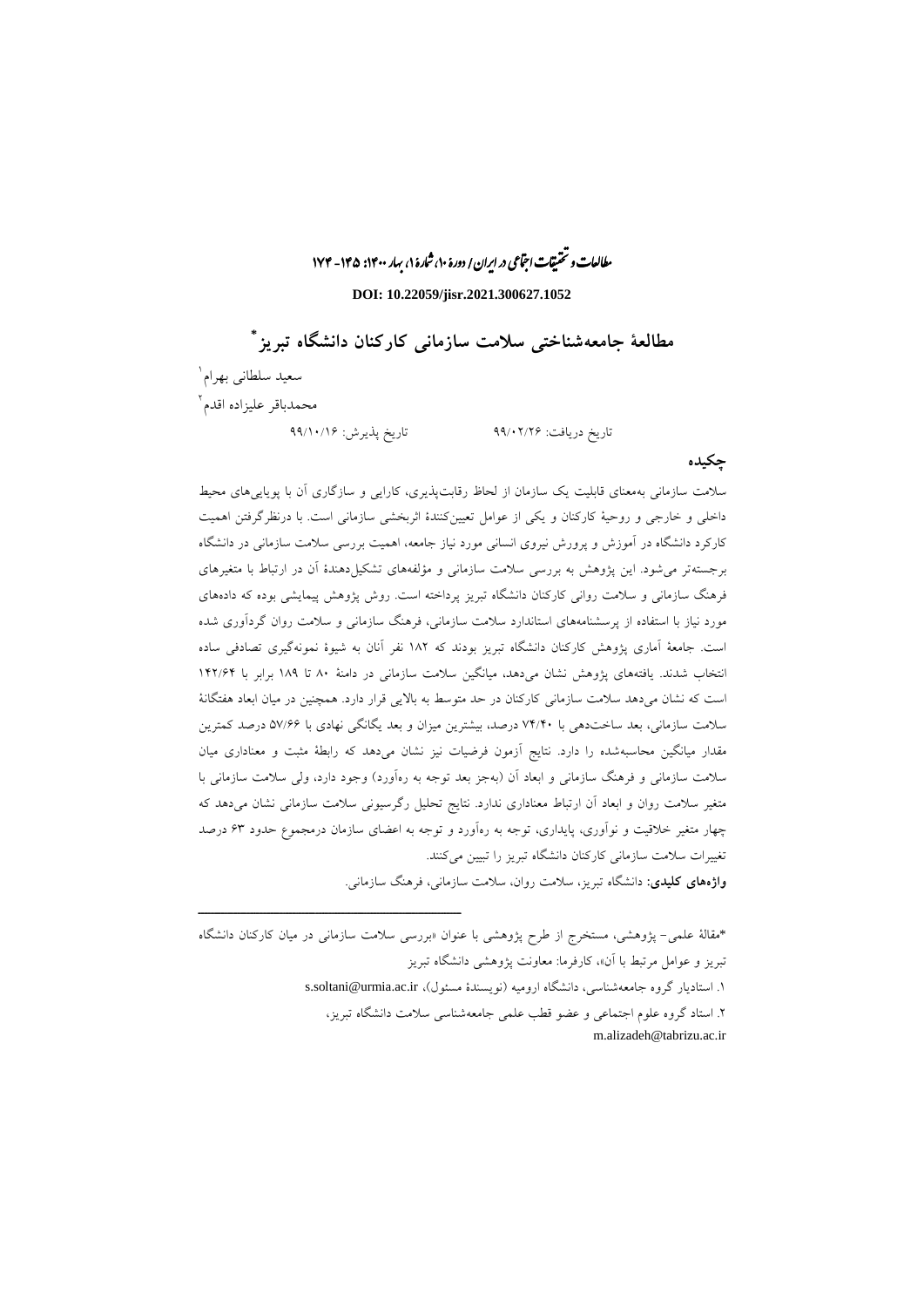#### **مقدمه و بیان مسئله**

یکی از اقداماتی که مدیریت مراکز آموزش عالی برای دستیابی به اهداف ازپیش تعیینشدة خود به آن نیازمند است، توجه به افزایش شاخصهای سلامت سازمان<sub>ی</sub> ٰ در محیط کاری است )اردالن و همکاران، :1383 131(. امروزه سازمانها موجودات زندهای تصور میشوند که هویتی مستقل از اعضای خود دارند؛ بهگونهای که با این هویت جدید میتوانند بر رفتار کارکنان تأثیر بگذارند. این شخصیت و هویت میتواند دارای «سلامت سازمانی» یا «بیماری سازمانی» باشد. اصطلاح «سلامت سازمانی» را نخستین بار مایلز<sup>۲</sup> در سال ۱۹۶۹ بهکار برد )کورکماز، 2112 و 2111؛ تسوئی و چنگ، 1888(. به نظر او، سالمت سازمانی به دوام و بقای سازمان در محیط خود و سازگاری با آن، همچنین ارتقا و گسترش توانایی خود برای سازش بیشتر اشاره دارد (سیدجوادین و همکاران، ۱۳۸۹: ۶۴).

براساس دیدگاه آرمیچل )1881( سازمانهای اثربخش مهمترین وسایل دستیابی پیشرفت در یک جامعه هستند. در این میان سازمانهایی به اثربخشی میرسند که عالوهبر دیگر شرایط ضروری، از سالمت نیز برخوردار باشند )عباسپور، :1381 2(. از آنجا که مهمترین منبع هر سازمانی، نیروی انسانی آن است، نیروهای سازمان بههمراه مدیران در کسب اهداف سازمان و ایجاد اثربخشی آن نقشی اساسی را برعهده دارند؛ بنابراین میتوان گفت، سازمان سالم بستر ایجاد نیروی انسانی توانمند و سالم را فراهم میآورد. نیروی انسانی توانمند نیز به ایجاد سازمانی کارا و اثربخش میانجامد )شیخی و همکاران، :1380 33(. سازمان سالم موجبات انگیزش و عالقهمندی به کار را در کارکنان بهوجود میآورد و درنتیجه اثربخشی خود را افزایش میدهند. از سوی دیگر، فضای سازمانی سالم و حمایتگر سبب اعتماد بیشتر افراد و روحیهٔ بالای آنان (هوی و میسکل، ۲۰۰۵؛ نصیری ولیک بنی و همکاران، ۱۳۹۱: ۱۳۲) و افزایش کارایی کارکنان میشود که این افزایش کارایی عامل مهمی در افزایش اثربخشی سازمان است. در سازمانهای سالم، کارکنان متعهد، وظیفهشناس و سودمند هستند و روحیه و عملکرد خوبی دارند (لیندن و کلینگل، ۲۰۰۰؛ صادقی و علوی، ۱۳۹۳: ۵۴۹).

1. Organizational Health

ــــــــــــــــــــــــــــــــــــــــــــــــــــــــــــــــــــــــــــــــــــــــــــــــــــــــــــــــــــــــــــــــــــــــــــــــ

2. Miles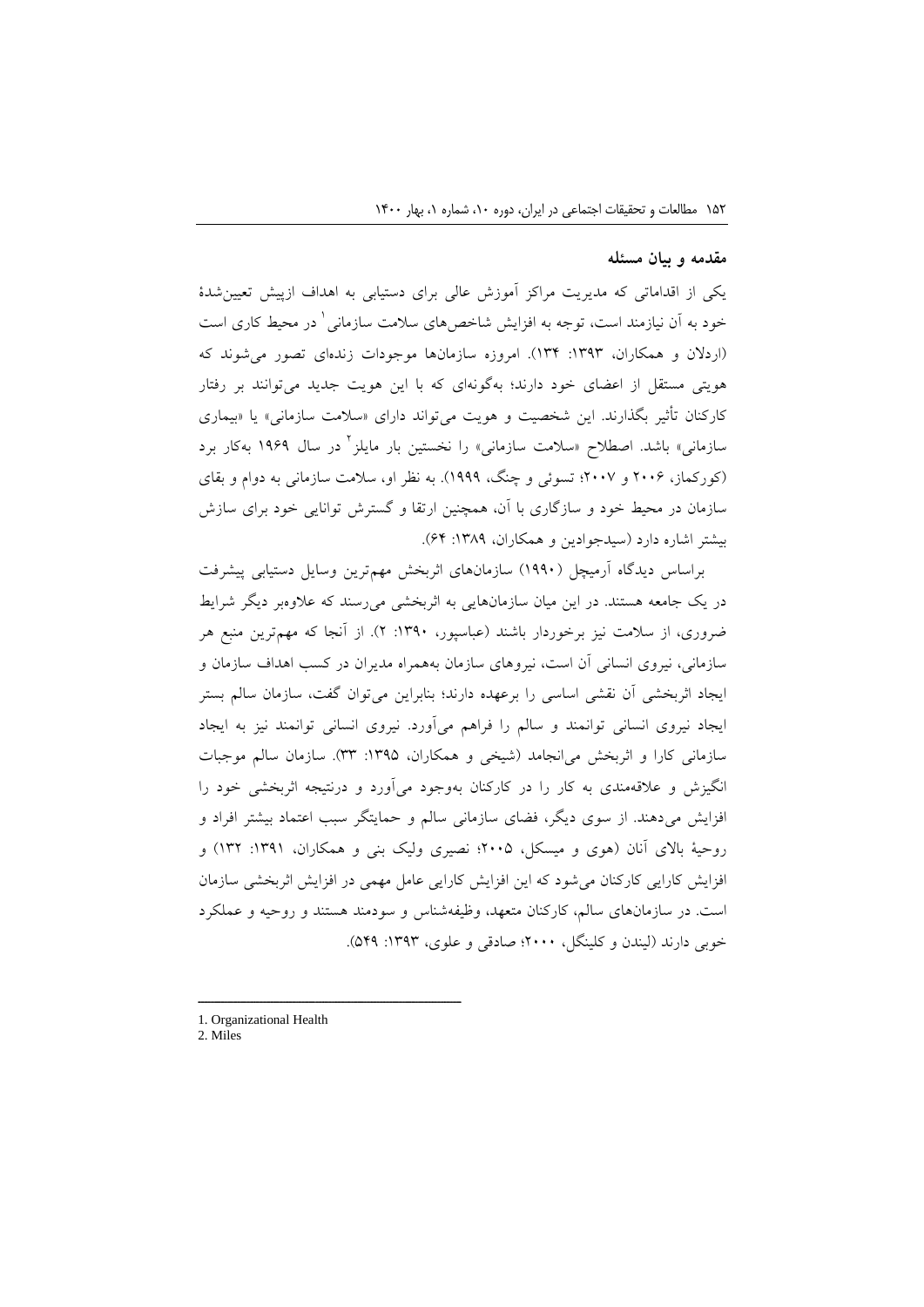از دیدگاه هوی و میسکل' (۲۰۰۸)، سلامت سازمانی ابعاد هفتگانهای دارد که در ادامه بیان میَشود: یگانگی نهادی )توانایی سازمان در سازگاری با محیط به طریقی که یگانگی، انسجام و تمامیت برنامههای خود را حفظ کند)، نفوذ مدیر (توانایی مدیر بر تأثیرگذاری بر رؤسا و مافوق خود، ترغیب آنها به توجه بیشتر به مسائل سازمان، مواجهنشدن با موانع اداری، سلسلهمراتبی، وابستهنشدن به مافوق است که همة اینها کلید رهبری اثربخش محسوب میشوند)، ملاحظهگری (به رفتار رهبر مدیر که باز و دوستانه اشاره میکند. ملاحظهگری، بازتاب رفتار حاکی از احترام، اعتماد متقابل، همکاری و پشتیبانی است)، ساختدهی (رفتار مدیر در مشخص کردن مناسبات و روابط کاری با کارکنان، انتظارات شغلی، استانداردهای عملکرد و روشهای انجام کار را بهروشنی تعریف میکند)، پشتیبانی منابع (فراهمکردن مواد و لوازم اساسی کار در سازمان)، روحیه (به حس جمع(دوستی، بازبودن و اعتماد متقابل بین اعضای سازمان اشاره دارد) و تأکید علمی (حدی که سازمان برتری علمی و فرهنگی را طالب بوده و برای نیل به آن تالش میورزد، اشاره میکند( )ساالرزهی و همکاران، :1381 98 به نقل از هوی، ۲۰۰۸: ۴۶–۸۸).

دانشگاه تبریز یکی از دانشگاههای مطرح و باسابقه است که با شناخت وضعیت موجود سالمت سازمانی و شناسایی متغیرهای تعیینکننده آن میتوان برای بهبود و ارتقای وضعیت آن اقدام کرد. کوهی )1380( در پژوهشی میزان سالمت سازمانی کارکنان دانشگاه تبریز را متوسط به پایین )2/02 از 0( برآورد کرده و معتقد است که وضعیت سالمت سازمانی در این دانشگاه مناسب نیست (کوهی، ۱۳۹۵)؛ بنابراین شناخت سلامت سازمانی بسیاری از متغیرهای مدیریت آموزشی از جمله متغیرهای سطح فنی )روحیه و رضایت از کارکردن و بودن در محیط کاری(، تأکیدات علمی و آموزشی و استانداردهای عالی تحصیلی و متغیرهای سطح مدیریتی )میزان نفوذ و تأثیرگذاری مدیران در رفتار کارکنان)، سبک رهبری مدیران در دو بعد ملاحظهگری و ساختدهی و همچنین چگونگی ایفای وظیفه تدارک منابع پشتیبان در سازمان از سوی مدیران را مطالعه میکند. همچنین سازمانهای آموزشی مانند دانشگاه با بهرهمندی از کارکنانی سالم از نظر جسمی و روحی میتوانند به سیاستها و اهداف خود برای بهرهمندی از ویژگیهای

1. Hoy and Miskel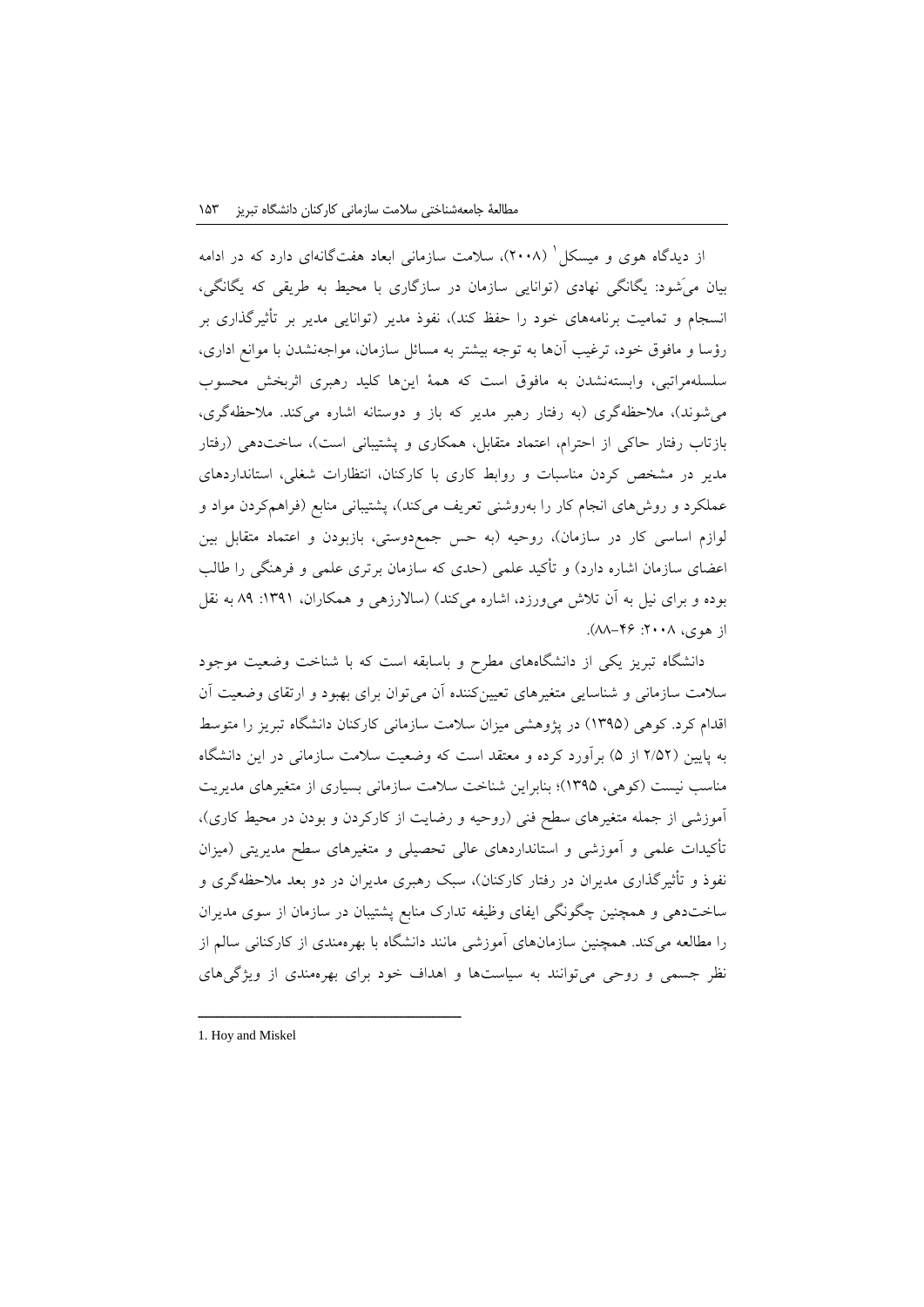سالمت سازمانی بهعنوان یک سازمان سالم معرفی شوند )نصیری ولیک بنی و همکاران، :1381 132(؛ بنابراین با توجه به مطالب مطرحشده، سؤاالت این پژوهش عبارتاند از اینکه کارکنان دانشگاه تبریز از نظر سالمت سازمانی در چه وضعیتی قرار دارند. آیا بین سالمت سازمانی کارکنان دانشگاه تبریز و فرهنگ سازمانی و سالمت روان آنها ارتباطی وجود دارد. سالمت سازمانی کارکنان دانشگاه تبریز برحسب متغیرهای زمینهای به چه صورت است.

# **پیشینة پژوهش**

اصطالح سالمت سازمانی برای بیان جنبة تداوم و بقای سازمان استفاده میشود؛ بدین معنا که هر سازمانی برای اثربخشبودن قبل از هر چیز باید بتواند در موارد بحرانی ضمن انطباق و سازش با محیط متغیر و مقابله با هر مشکلی، بهترین منابع خود را بهکار بگیرد، با نیروهای تهدیدکنندة خارجی رفتاری موفقیتآمیز داشته باشد، نیروهای آنها را در جهت هدف اصلی سازمان هدایت کند، با حفظ تواناییها و بقای خود آن را رشد و توسعه دهد و به تعبیری دیگر از سلامت سازمانی برخوردار باشد (سلیمانی، ۱۳۸۹: ۲۵ به نقل از بنیس و شاین، ۲۰۰۲). هوی و تارتر )1881( و هوی و میسکل )1881(، این اصطالح را بر اساس کار پارسونز )1801( و بیلز و سیلز )1803( و بهعنوان توانایی سازگاری سازمان با محیط خود، ایجاد هماهنگی میان اعضای سازمان و دستیابی به اهداف آن تعریف کردند )کورکماز، 2112 و 2111؛ تسوئی و چنگ، 1888 به نقل از حمیدی و بخشنده، :1381 131(؛ بنابراین در پژوهش حاضر برای تشریح ویژگیهای سازمان سالم از نظریة نظام اجتماعی بهویژه کار تالکوت پارسونز دربارهٔ چهار کارکرد اصلی (AGIL) استفاده شد که تمامی سیستمهای اجتماعی برای بقا باید آنها را انجام دهند.

نظام اجتماعی از مفاهیم مدنظر در دیدگاههای کارکردگرایی و ساختی-کارکردی است. کارکردگرایان نظام اجتماعی را کلی میدانند که یگانگی و یکپارچگی دارد و همة واحدها و عناصر ساختی و بخشهای مختلف آن با یکدیگر تناسب و سازگاری دارند )توسلی، 1390(. از میان کارکردگرایان پارسونز از کسانی است که مفهوم نظام اجتماعی را بهطور خاص مدنظر قرار داده است. وی نظام اجتماعی را اینگونه تعریف میکند: »یک نظام اجتماعی از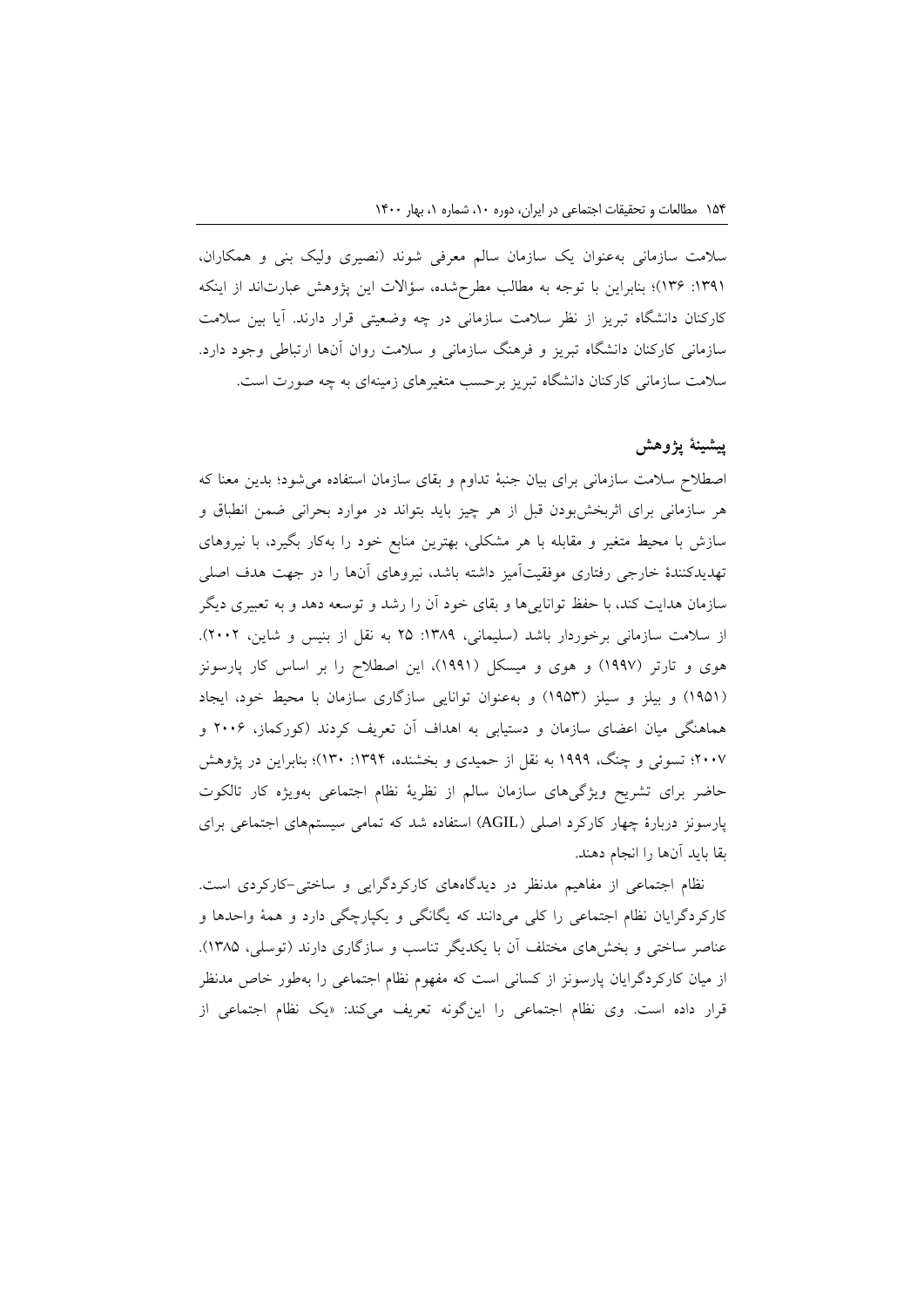مجموعهای از کنشگران فردی ساخته میشود که در موقعیتی که دستکم جنبهای فیزیکی یا محیطی دارد، با یکدیگر کنش متقابل دارند. این کنشگران برحسب گرایش به ارضای حد مطلوب برانگیخته میشوند و رابطهشان با موقعیتهایشان و همچنین با یکدیگر، برحسب و بهواسطة یک نظام ساختاربندیشدة فرهنگی و نمادهای مشترک مشخص میشوند« )ریتزر،  $.1174 : 11774$ 

هدف اصلی پارسونز در بحث نظام اجتماعی، طرح سیستم واحدی است که بهتر است در آن کلیت عمل کنشگر در سیستم تجلی یابد. تحلیل پارسونز به این موضوع توجه دارد که چگونه سیستم کنشگر و عمل فردی او را کنترل میکند، نه اینکه چگونه سیستم کنشگر را خلق یا ایجاد میکند )ریتزر، 1311(. پارسونز در کتاب نظام اجتماعی )1801( که در آن تمایل شدیدی به تحلیل کارکردی یافته بود، چهار نوع کارکرد مطرح کرد. کارکردهایی که سیستمهای اجتماعی چنانچه بخواهند به بقای خود ادامه دهند لازم است آن را با موفقیت انجام دهند. سازگاری ٰ، دستیابی به هدف<sup>٬</sup>، انسجام<sup>٬</sup> و سکون یا نگهداشت الگو.<sup>۲</sup> کارکردی که با محیط سازگاری دارد. درحقیقت حکایت از تمایل هر سیستمی در سازشدادن (خود) و نیازهایش با شرایط خارجی دارد. کارکرد دوم بیانکنندة این است که هر سیستمی باید اهداف اولیهاش را تعریف کند و عملش برای دستیابی به آنها باشد. سومین کارکرد انسجام یا یگانگی بدینمعناست که هر سیستمی ضمن اینکه عناصر خود را نظم میبخشد، باید روابط (متقابل) درونی آنها را نیز یکپارچه کند؛ آخرین کارکرد (حفظ الگوهای نهفته) که به ایجاد و حفظ و تجدید فرهنگ و ارزشهای خاص سیستم اشاره دارد. درنهایت پارسونز با گنجاندن هر چهار کارکرد در قالب یک تعریف ویژگیهای یک سازمان سالم را اینگونه مطرح میکند: همة سیستمهای اجتماعی برای بقا و توسعه باید خود را با محیط اطراف انطباق دهند، منابع مربوط را برای بهدستآوردن مقاصد خود بسیج کنند، فعالیتهای خود را هماهنگ و همسان و در کارکنان خود ایجاد انگیزه کنند. در این صورت سلامت آنان تضمین می شود (شریعتمداری، ۱۳۸۸: ۱۲۳).

<sup>1.</sup> A=adaptation

<sup>2.</sup> G=goal attainment

<sup>3.</sup> I=integration

<sup>4.</sup> L=latent pattern maintenance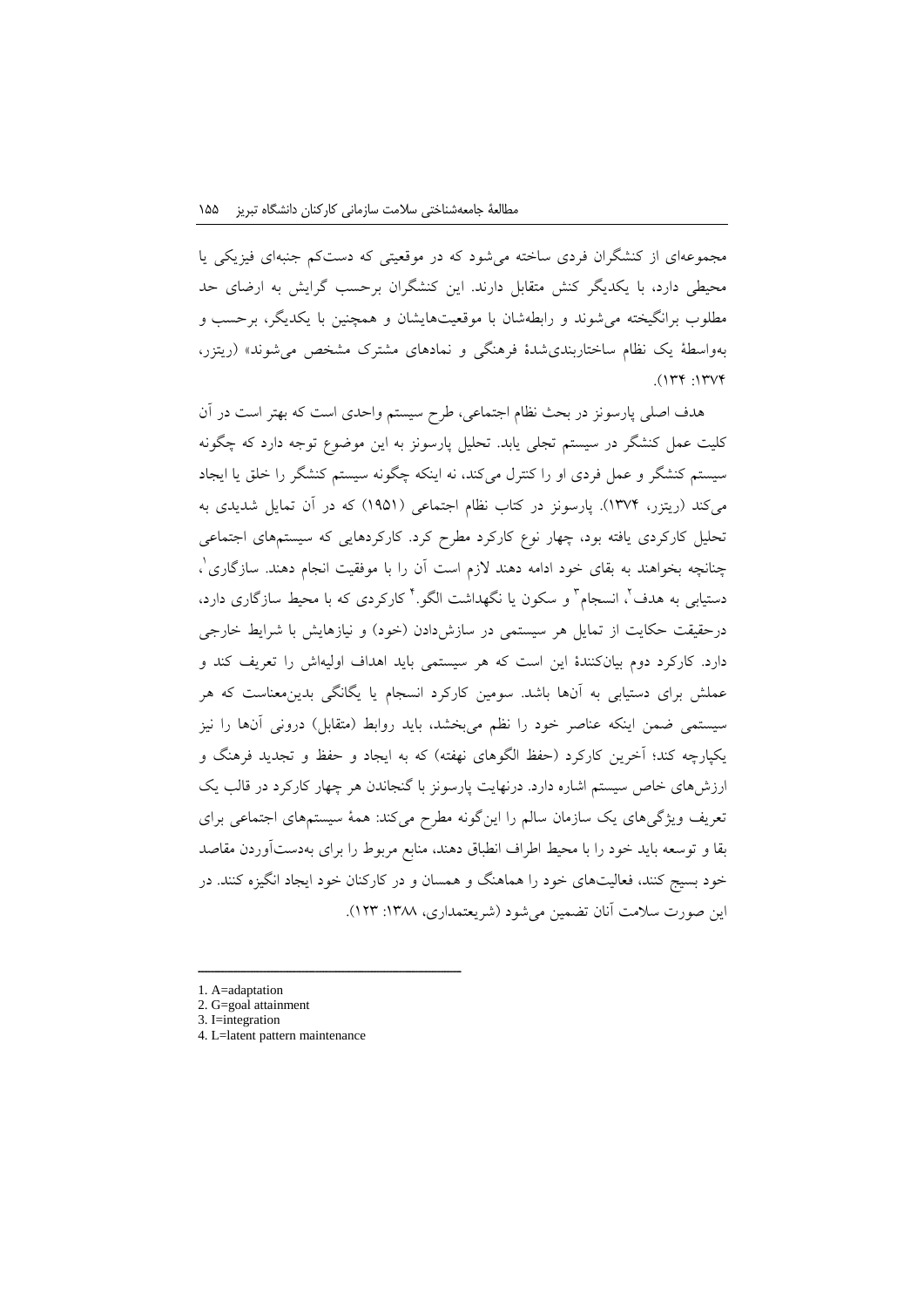یکی از مهمترین مدلهای بررسی سالمت سازمان، مدلی است که هوی و فیلدمن )2110( ارائه کردهاند که در آن سالمت سازمان با هفت مؤلفة یگانگی نهادی، نفوذ مدیر، مالحظهگری، ساختدهی، پشتیبانی منابع، روحیه و تأکید علمی تعریف میشود که درمجموع الگوهای رفتار و تعامل های ویژهٔ درون سازمان را تشکیل می دهند (سلیمانی، ١٣٨٩: ٢٣ به نقل از علاقهبند، ١٣٧٨: ۲۵). این ابعاد هفتگانه نیازهای ابزاری (انطباق و تحقق هدف) و بیانی (یگانگی اجتماعی و یکپارچگی هنجاری) نظام اجتماعی را تأمین و سه سطح مسئولیت و نظارت موجود در سازمان (فنی، اداری و نهادی) را معرفی میکنند (سلیمانی، ١٣٨٩: ٢٣). در ادامه به توصیف هریک از سطوح سهگانه و مؤلفههای هفتگانة سالمت سازمانی براساس الگوی هوی و فیلدمن اشاره میشود. **سیستم نهادی:** در باالترین سطح سازمان قرار دارد که کارکرد آن برقراری ارتباط سازمان و

جامعة وسیعتر است. همانطور که سازمان فنی از سوی سازمان مدیریت کنترل میشود، سازمان مدیریت نیز بهکمک ساخت نهادی کنترل میشود.

1 یگانگی نهادی : یعنی توانایی سازمان در سازگاری با محیط بهشکلی که یگانگی، انسجام و تمامیت برنامهها (و درنهایت سلامت) خود را حفظ کند و در برابر تقاضای غیرمعقول مراجعان و محیط در امان باشد. این عامل سازمان را در انطباق موفقیتآمیز با نیروهای مخرب بیرونی توانمند میکند.

**سیستم مدیریتی:** باالتر از سطح فنی قرار دارد که وظیفة اساسی آن عبارت است از ادارة امور داخلی سازمان و تهیة مواد خام مورد نیاز سطح فنی.

نفوذ مدیر <sup>י</sup>: توانایی مدیر به تأثیرگذاری بر رؤسا و مافوق خود، ترغیب آنها برای توجه بیشتر به مسائل سازمان، مواجهنشدن با موانع اداری و سلسلهمراتبی و وابستهنشدن به مافوق که همة اینها کلید رهبری اثربخش هستند. مدیر بانفوذ، ترغیبکننده است و با فرادست خود بهشکلی اثربخشی کار میکند، اما همزمان در فکر و عمل خود نیز استقالل دارد.

ملاحظهگری<sup>۲</sup>: به رفتار باز، دوستانه و حمایتگرانه مدیر اشاره میکند و بازتاب رفتار حاکی از احترام، اعتماد متقابل، همکاری و پشتیبانی است. مالحظهگری یا مراعات عبارت

<sup>1.</sup> Institutional Integration

<sup>2.</sup> Principal Influence

<sup>3.</sup> Consideration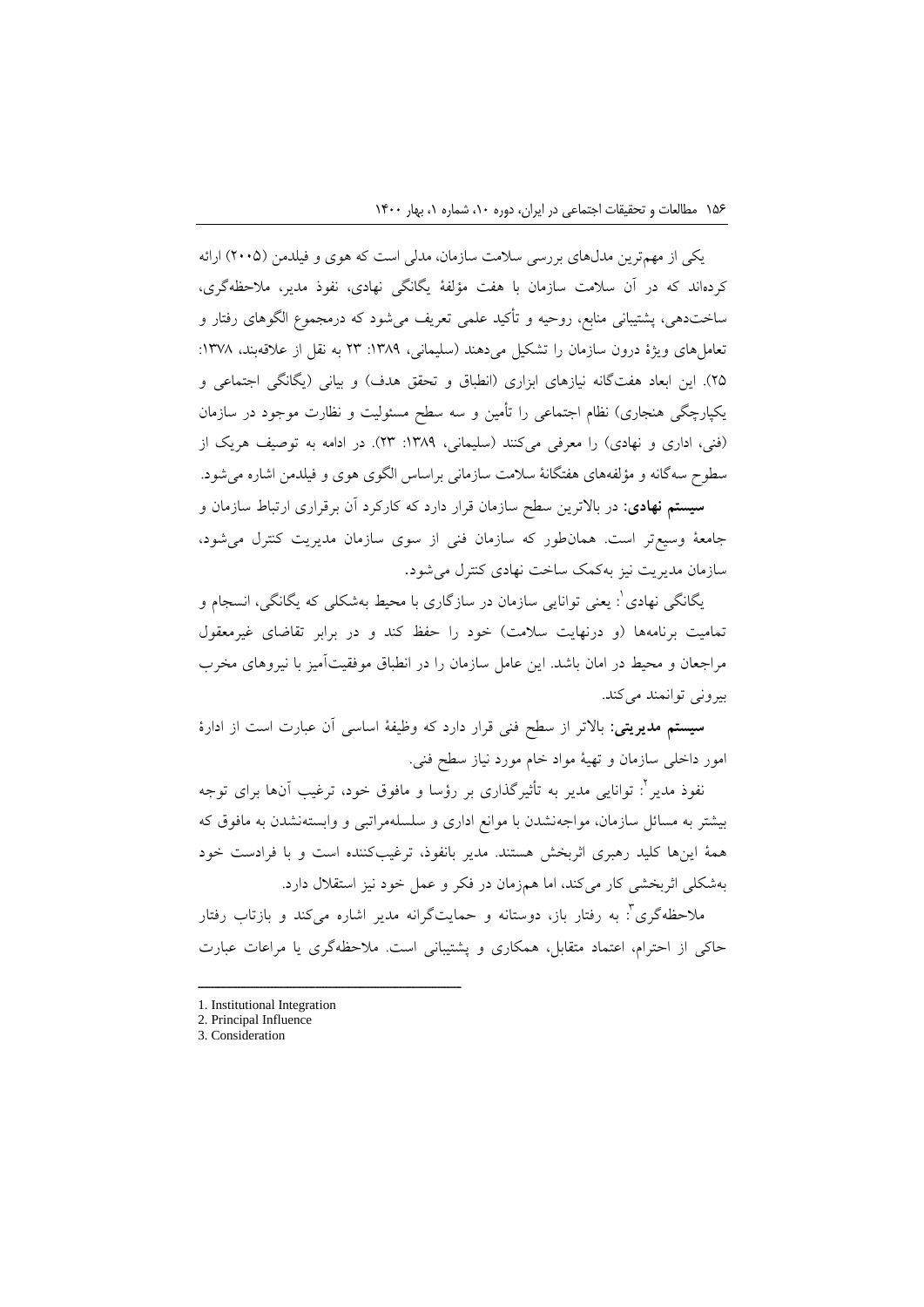است از عوامل رفتاری مربوط به حمایتگری رهبر، دوستی، جانبداری، مشارکت با فرودستان، نمایندگی منافع فرودستان، بازبودن ارتباطات و به رسمیت شناختن مشارکت آنان. این رفتارهای رابطهگرا برای ایجاد و نگهداری روابط خوب با فرودستان ضروری است.

ساختدهی': رفتاری است که مدیر (طی آن) بهطور واضح انتظارات شغلی، استانداردهای عملکرد و رویهها را تعیین میکند. ساختدهی به رفتاری از مدیر اشاره دارد که وظیفهمدار و موفقیتمدار است.

2 پشتیبانی منابع : این بعد به معنای فراهمکردن مواد و لوازم اساسی و تجهیزات کافی و مورد درخواست کارکنان در سازمان است.

**سیستم فنی:** در پایینترین سطح قرار دارد که در آن محصول عملی سازمان تولید میشود. بدیننحو که هدفهای مبهم سازمان به فعالیتهایی که برای رسیدن به هدف طرحریزی شده تبدیل میشود.

روحیه 3 : این بعد بهنوعی دربرگیرندة احساس اطمینان، اعتماد، همدردی و دوستی است که در میان کارکنان سازمان وجود دارد. روحیه در فرایند روابط انسانی اهمیت خاصی دارد؛ زیرا میتواند نمایانگر وضع کلی روابط انسانی در یک سازمان باشد. درنتیجة باالبودن میزان این بعد در یک سازمان، کارکنان آن یک واحد همبسته و منسجمی بهوجود میآورند و کار و وظایف سازمانی خود را با شور و اشتیاق انجام میدهند.

نأکید علمی<sup>۲</sup>: به تأکید سازمان بر برتری علمی و فرهنگی و ارتقای سطح تخصص و مهاتهای فنی کارکنان اشاره میکند. بدینمنظور، اهداف علمی سطح باال ولی قابلوصول برای نیروی انسانی سازمان وضع شده و به تالش افراد برای نیل به آن اهداف ارج داده میشود (سالارزهی و همکاران، ١٣٩١: ٨٩ به نقل از هوی، ٢٠٠٨: ٣۶-٨٨؛ حمیدی و بخشنده، ١٣٩۴: 111-9؛ شریعتمداری، :1399 129-120(.

<sup>1.</sup> Initiating Structure

<sup>2.</sup> Resource Support

<sup>3.</sup> Morale

<sup>4.</sup> Academic Emphasis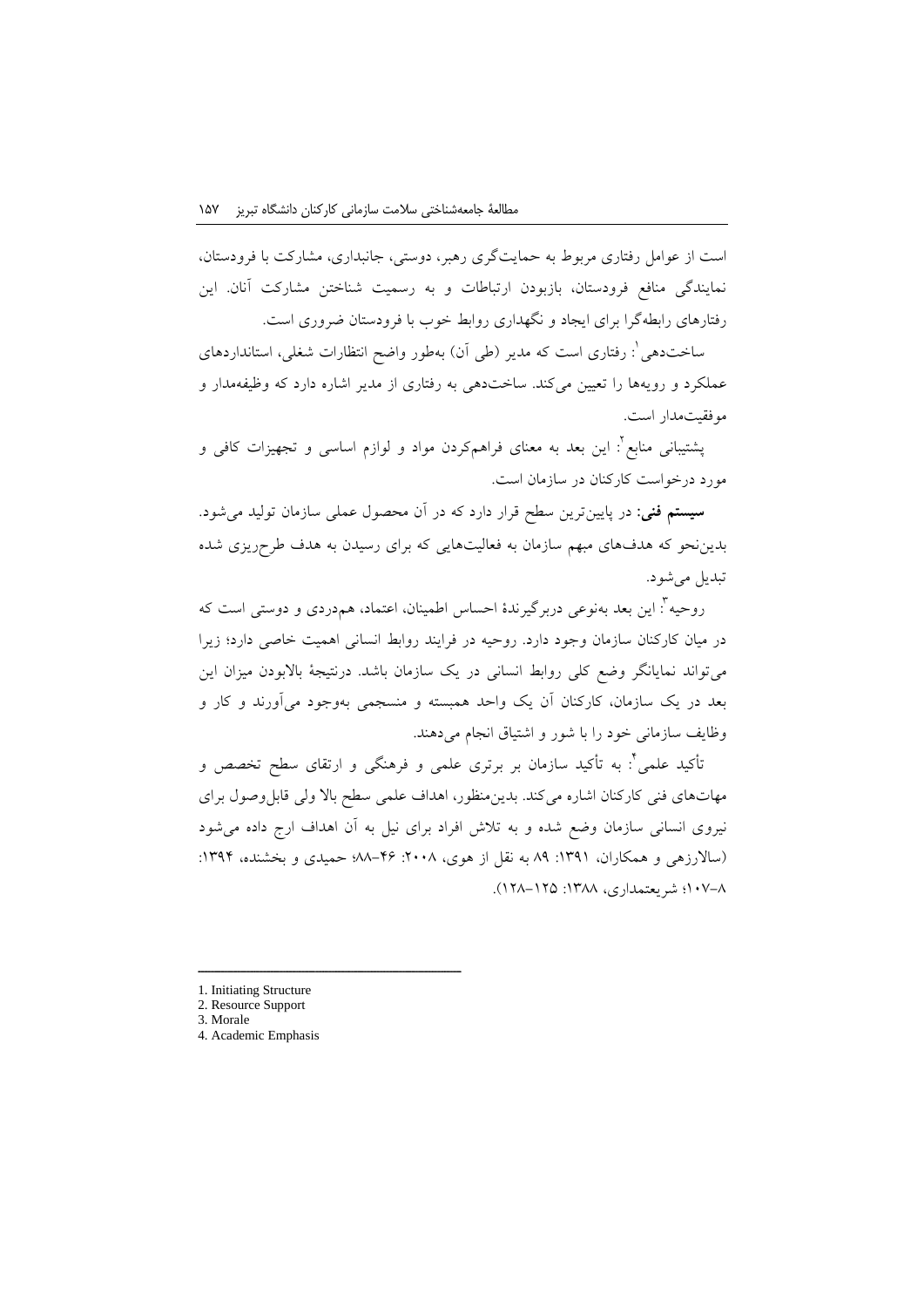مفهوم فرهنگ سازمانی برای توضیح کیفیت تفکر و تصمیمگیری اعضای سازمان استفاده میشود برایناساس سطوح متفاوت فرهنگی مبتنی بر باورها، ارزشها و تعهدات چندوجهی، روشهای مدیریت و رهبری سازمانها را از هم متمایز میکند )انجمن مدیریت منابع اطالعاتی، 2112(. درواقع فرهنگ سازمانی ادراکی است که افراد از سازمان خود دارند و چیزی است که نه در سازمان وجود دارد و نه در فرد. همچنین ویژگیهای خاصی است که در یک سازمان وجود دارد و نمایانگر خصوصیات معمول و ثابتی است که سازمانها را از یکدیگر متمایز میکند )3 2020: ,Alexiou and Lingmont). ریشة فرهنگ سازمانی در ارزشهای اساسی، باورها و اصولی است که همچون شالودهای محکم به نظام مدیریتی خدمت میکند (محسنی و همکاران، :1381 382؛ 2020 .,al et Isensee). در حالت کلی، فرهنگ سازمانی الگویی از مقاصد مشترک خاص افراد یک سازمان و سیستمی از استنباط مشترک اعضا به یک سازمان (ریتزر، ۱۳۷۴: ۹۶۷) و برنامهریزی جمعی ذهنی (هافتسد، ۱۹۹۱) است که بهعنوان پیشنیاز تعهد سازمانی (می پر و آلن، 1881( مطرح میشود، اجزای سازمان را به یکدیگر پیوند میدهد )کوئین، 1888( و تأثیر عمدهای بر رفتار و نگرش کارکنان (واگنر، ۱۹۹۵) دارد (شیخی و همکاران، ۱۳۹۵: ۳۳–۳۹).

سالمت روانی پدیدهای روانشناختی و اجتماعی است که نهتنها در کیفیت روانی افراد نقش دارد، بلکه نوعی زندگی سالم و مثبت برای کل افراد جامعه و درنتیجه محیط اجتماعی فراهم میکند )نصیریپور و همکاران، 1381(. به بیان دیگر، درجهای از تعادل است که فرد در مواجهه با مشکالت اجتماعی و سازگاری با محیط پیرامون خود بین رفتارهای خود برقرار میکند و رفتار منطقی از خود نشان میدهد )خاقانیزاده و همکاران، :1390 112(. سازمان جهانی بهداشت، سالمت روانی را تحت مفهوم کلی بهداشت روانی گنجانده و آن را یکی از اصول اولیة بهداشتی در دستور کار کشورهای عضو قرار داده است. بدینترتیب سالمت روان را حالتی از سالمتی میداند که در آن فرد تواناییهای خود را میشناسد، میتواند با فشارهای طبیعی زندگی مقابله کند، برای جامعه مفید باشد و بتواند به تصمیمگیری و مشارکت جمعی بپردازد. برایناساس سالمت روانی مبنای رفاه و سالمتی افراد و جامعه است )نصیری ولیک بنی و همکاران، :1381 129(. از نظر کاپالن و بارون نیز بهداشت روانی حالت خاصی از سالمت روان است که سبب بهبود رشد و کمال شخصیت انسان میشود و به فرد کمک میکند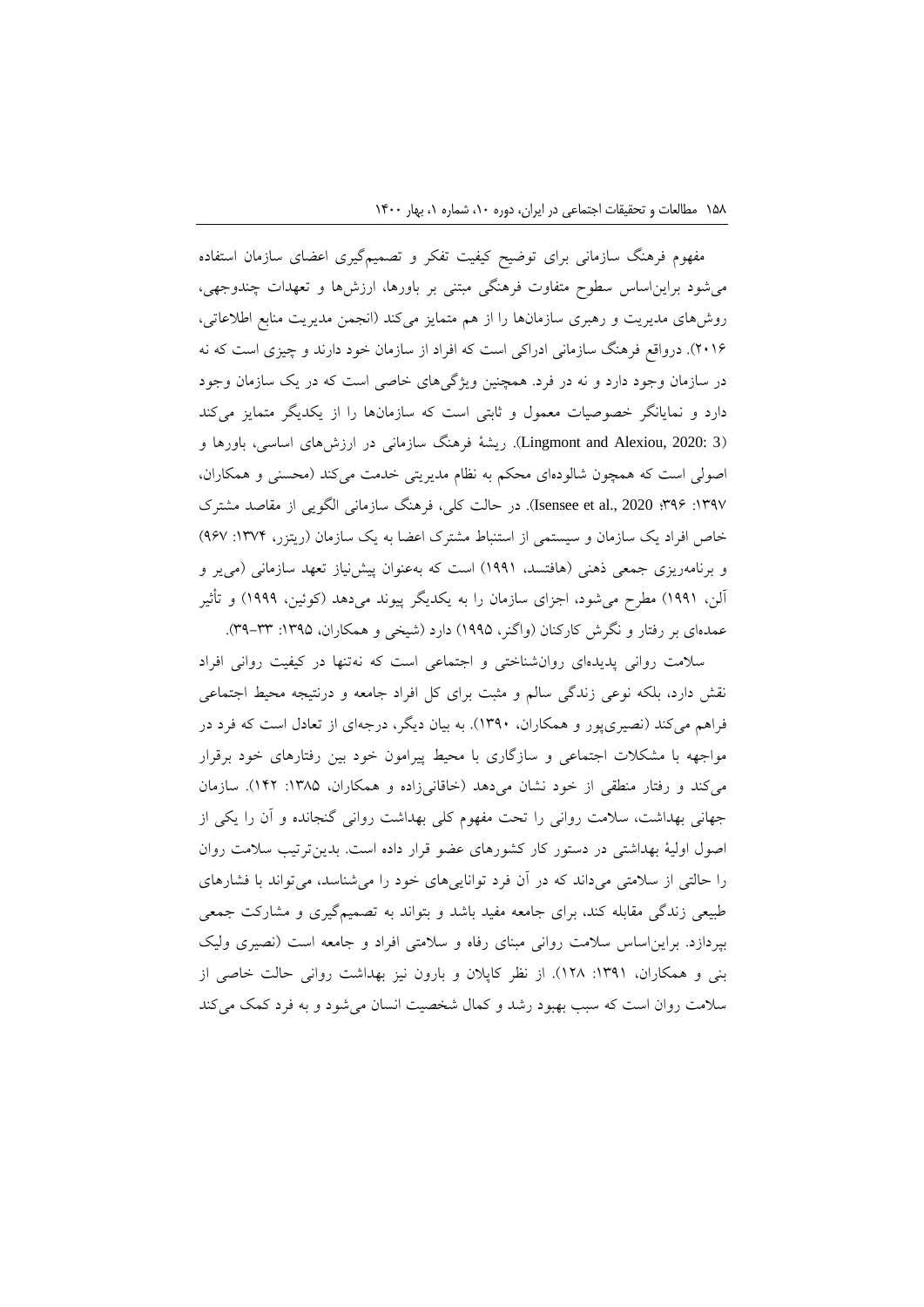با خود و دیگران سازگاری داشته باشد )نصیری و همکاران، :1381 129(. سالمت روان نقش مهمی در تضمین پویایی و کارآمدی جامعه ایفا میکند و یکی از محورهای ارزیابی بهنجاری جوامع مختلف محسوب می شود (کلانتری و حسینیزاده آرانی، ۱۳۹۶: ۲۶۳).

براساس پیشینة پژوهش سالمت سازمانی در مطالعة حاضر در سه سطح اداری، نهادی و فنی مورد توجه بوده که ارتباط متغیرهای فرهنگ سازمانی و سالمت روان و متغیرهای زمینهای بررسی شده است.



با توجه به مباحث نظری مطرحشده دربارة سالمت سازمانی، بنیان نظری این پژوهش را نظریة نظام اجتماعی پارسونز شکل داده است که اعتقاد دارد ارتباط کنشگران با موقعیتهایشان و همچنین با یکدیگر، برحسب و بهواسطة یک نظام ساختاربندیشدة فرهنگی و نمادهای مشترک مشخص میشوند. برایناساس و با توجه به مدل سالمت سازمانی هوی و فیلدمن میتوان فرضیههای این پژوهش را به شکل زیر مطرح کرد: 1( بین سالمت سازمانی و فرهنگ سازمانی کارکنان دانشگاه تبریز ارتباط معناداری وجود دارد. 2( بین سالمت سازمانی و سالمت روان کارکنان دانشگاه تبریز ارتباط معناداری وجود دارد. 3( بین سالمت سازمانی و سن کارکنان دانشگاه تبریز ارتباط معناداری وجود دارد. 1( بین سالمت سازمانی و سنوات خدمتی کارکنان دانشگاه تبریز ارتباط معناداری وجود دارد

0( سالمت سازمانی کارکنان دانشگاه تبریز برحسب جنسیت، وضعیت تأهل، سطح تحصیالت، وضعیت استخدام و درآمد ماهیانة خانوار آنها تفاوت معناداری دارد.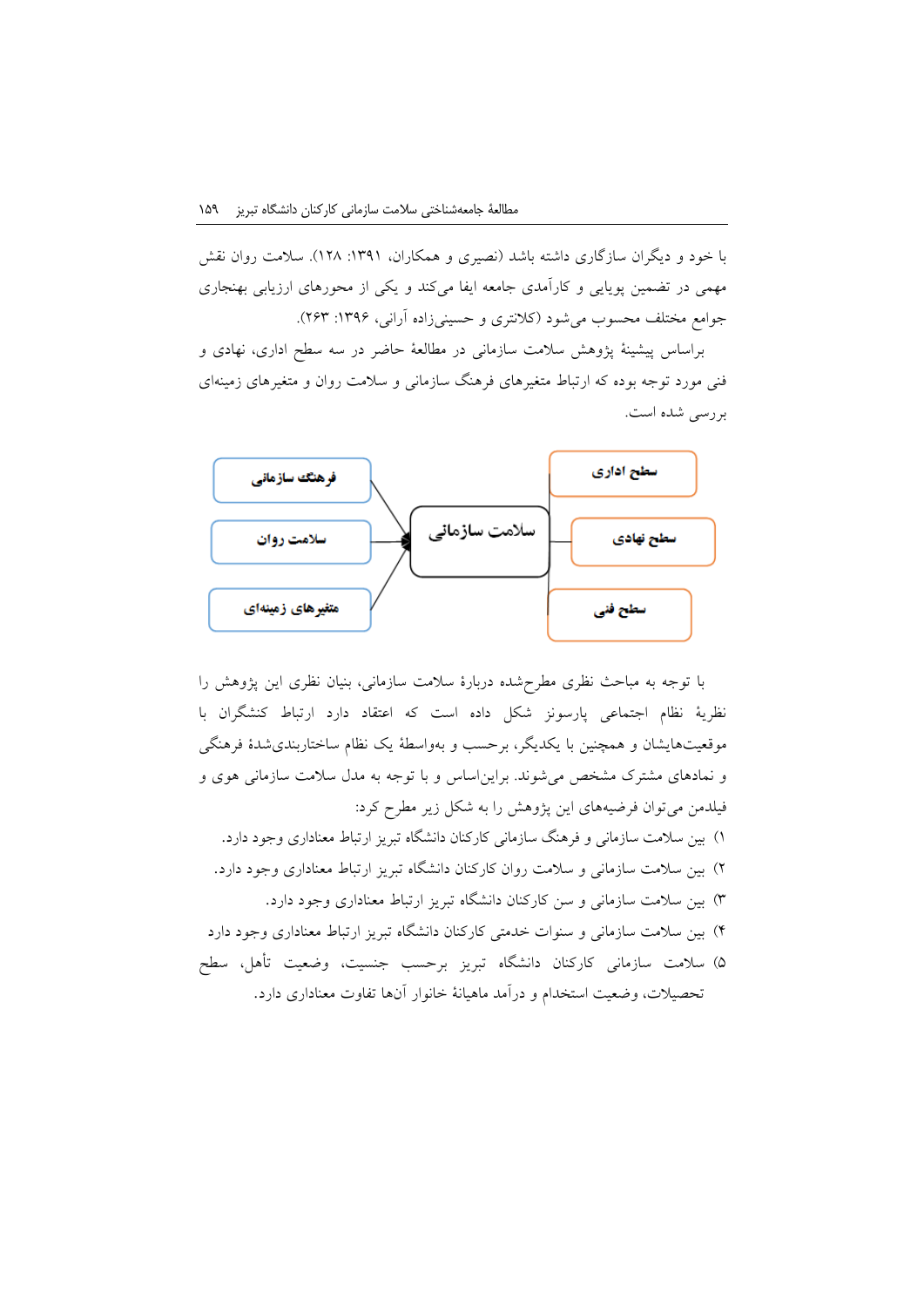## **روششناسی پژوهش**

مطالعة حاضر کاربردی است که از لحاظ بررسی زمانی، در زمرة تحقیقات مقطعی است که در یک برهة زمانی خاصی صورت میگیرد. عالوهبراین، از نوع پیمایشی است؛ چراکه بعضی اطالعات بهصورت بررسی مطالعة دیدگاههای پاسخگویان گردآوری شده است. جامعة آماری پژوهش حاضر شامل همة کارکنان دانشگاه تبریز بود که در سال 1380-1381 در دانشگاه مزبور مشغول به خدمت بودند. با توجه به آمار ارائهشده از سوی آموزش کل دانشگاه تعداد این دانشجویان 901 نفر بود. حجم نمونة آماری در پژوهش حاضر با استفاده از رابطة نمونهگیری کوکران محاسبه شد که با ضریب اطمینان ۹۵ درصد (۱/۹۶=t) و واریانس متغیر وابسته ۰/۳۰۳ و مقدار اشتباه استاندارد میانگین 1/111891=<sup>d</sup> حدود 192 نفر بهدست آمده است. همچنین با توجه به ویژگیهای جامعة آماری، از شیوة نمونهگیری تصادفی ساده استفاده شد.

### **تعریف مفهومی و عملیاتی و اعتبار و پایایی متغیرهای پژوهش**

**سالمت سازمانی )متغیر وابسته(:** از نظر مایلز، سالمت سازمانی عبارت است از دوام و بقای سازمان در محیط خود و سازگاری با آن و گسترش و ارتقای توانایی خود برای سازش بیشتر. یا بهگفتة هوی و فورسیت، سالمت سازمانی توانایی سازمان برای بقای خود است و سازمانی که سالم است با نیروهای مخرب خارجی بهشکلی موفقیتآمیز رفتار میکند و نیروی آن بهطور اثربخش، در جهت اهداف و مقاصد اصلی سازمان هدایت میَشود )شریفی و آقاسی، :1398 101(. برای اندازهگیری سالمت سازمانی کارکنان از پرسشنامة استاندارد سالمت سازمانی هوی و فیلدمن )OHI( )1382 )استفاده شد. این پرسشنامه 11 سؤال دارد که سالمت سازمانی را در هفت بعد یگانگی نهادی، نفوذ مدیر، مالحظهگری، ساختدهی، پشتیبانی منابع، روحیه و تأکید علمی میسنجد.

**فرهنگ سازمانی:** فرهنگ سازمانی مجموعهای از ارزشهای کلیدی، باورهای راهنما و تفاوتهایی است که در اعضای یک سازمان مشترک است. بهطورکلی، فرهنگ سازمانی یک ادراک است که افراد از یک سازمان دارند (عسگریان، ۱۳۸۸: ۱۰۵). برای سنجش مفهوم فرهنگ سازمانی از پرسشنامة فرهنگ سازمانی رابینز که حاوی 02 گویه است، استفاده شد.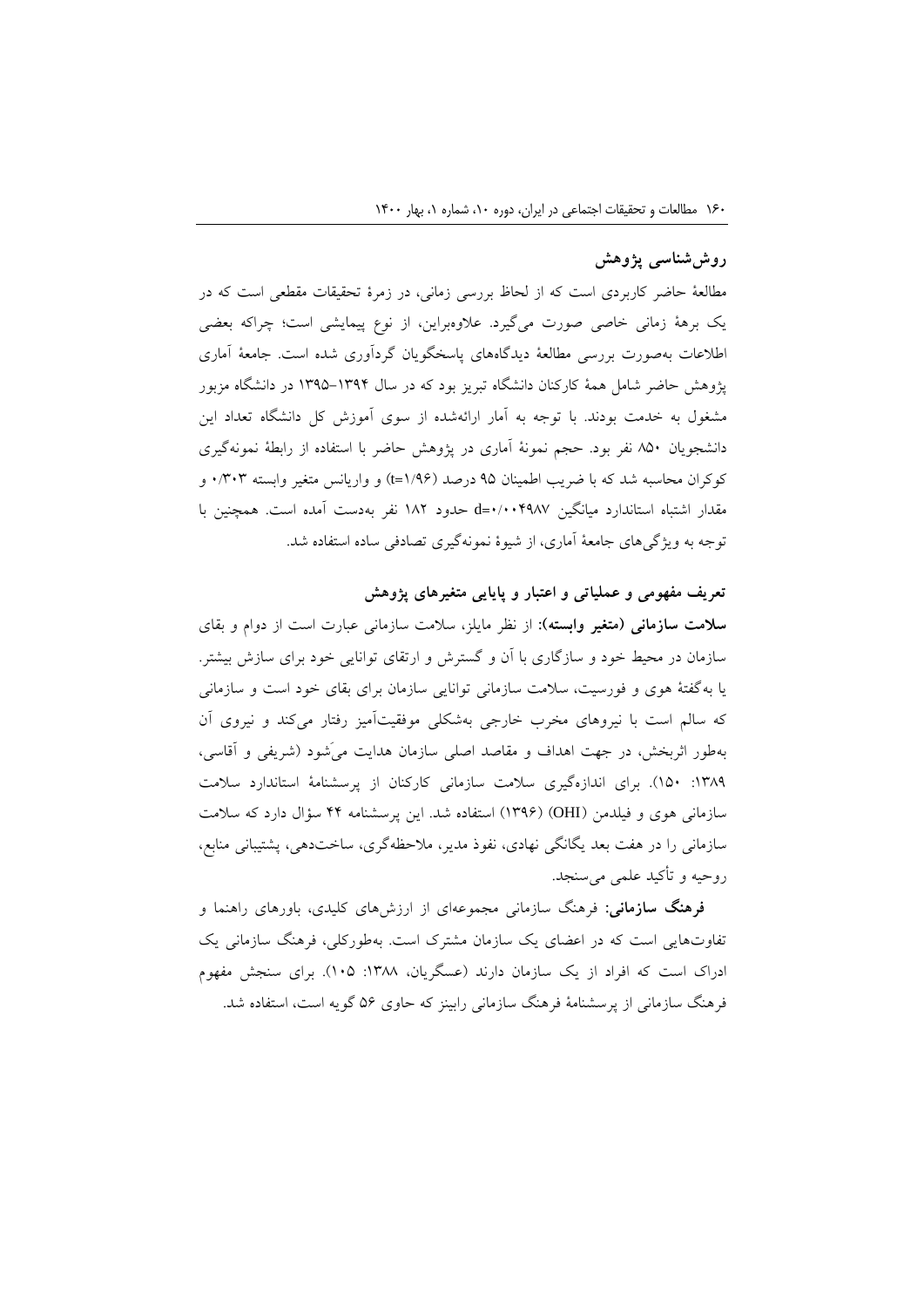**سالمت روان:** سالمت روان یکی از جنبههای مفهوم کلی سالمت است و معنای آن، قدرت آرامزیستن و با خود و دیگران در آرامش بودن، آگاهی از درون و احساسات خود، قدرت تصمیمگیری در بحرانها و مقابلة موفق با فشارهای روانی است. سالمت روان یعنی سازگاری مداوم با شرایط متغیر و تالش برای تحقق اعتدال بین تقاضاهای درونی و الزامات محیط درحال تغییر (دیماتئو، ۱۳۷۹ به نقل از گروسی و شبستری، ۱۳۹۰: ۱۰۵). برای سنجش سالمت روان کارکنان از پرسشنامة گلدبرگ استفاده شد که در چهار خردهمقیاس عالئم جسمانی، اضطراب، اختالل عملکرد اجتماعی و افسردگی در 29 سؤال سنجیده شد.

اعتبار سؤاالت پرسشنامه بهکمک اعتبار صوری برآورد شد؛ یعنی پرسشنامههای استاندارد در اختیار استادان متخصص مربوط قرار گرفت و بعد از گردآوری و اصالح و تعدیل نظرات آنها پرسشنامة نهایی استخراج شد. برای محاسبة پایایی مقیاس از استفاده آلفای کرونباخ شد. نتایج نشان میدهد که آلفای کرونباخ برای سه متغیر سالمت سازمانی، فرهنگ سازمانی و سالمت روان بهترتیب برابر است با ۰/۹۷، ۰/۹۷ و ۰/۹۲ که نشان میدهد گویههای هر سه متغیر از انسجام درونی مطلوبی برخوردار هستند و قابلیت اعتماد باالیی دارند. همچنین، آلفای کرونباخ بهدستآمده برای ابعاد سه متغیر فوق بیشتر از 1/1 بوده که بیانگر پایایی مناسب آنهاست.

## **یافتههای پژوهش**

براساس اطلاعات بهدستآمده، ۹۹ نفر (۵۴ درصد) از کل پاسخگویان مرد و ۵۷ نفر (۳۱ درصد) از آنان زن بودند. میانگین سن پاسخگویان حدود ٣٩ سال بود. منحنی سن دانشجویان نیز از منحنی نرمال کشیدهتر و تیزتر بود. 11/1 درصد پاسخگویان مجرد و 19 درصد متأهل بودند. بقیة پاسخگویان مطلقه و همسر فوتشده بودند و 18 نفر از آنان نیز وضعیت تأهل خود را مشخص نکردند. بیشترین تعداد فراوانی مربوط به پاسخگویان دارای سطح تحصیالت لیسانس است که 12 نفر بودند. بعد از آن پاسخگویان با سطح تحصیالت فوقلیسانس با فراوانی 02 بیشترین فراوانی را داشتند. کمترین تعداد فراوانی هم مربوط به پاسخگویان دارای تحصیالت زیردیپلم و دکتری بود. همچنین 18 نفر یعنی 13/1 درصد از پاسخگویان در وضعیت استخدامی شرکتی و شاغالن قراردادی و پیمانی با فراوانی 11 کمترین فراوانی را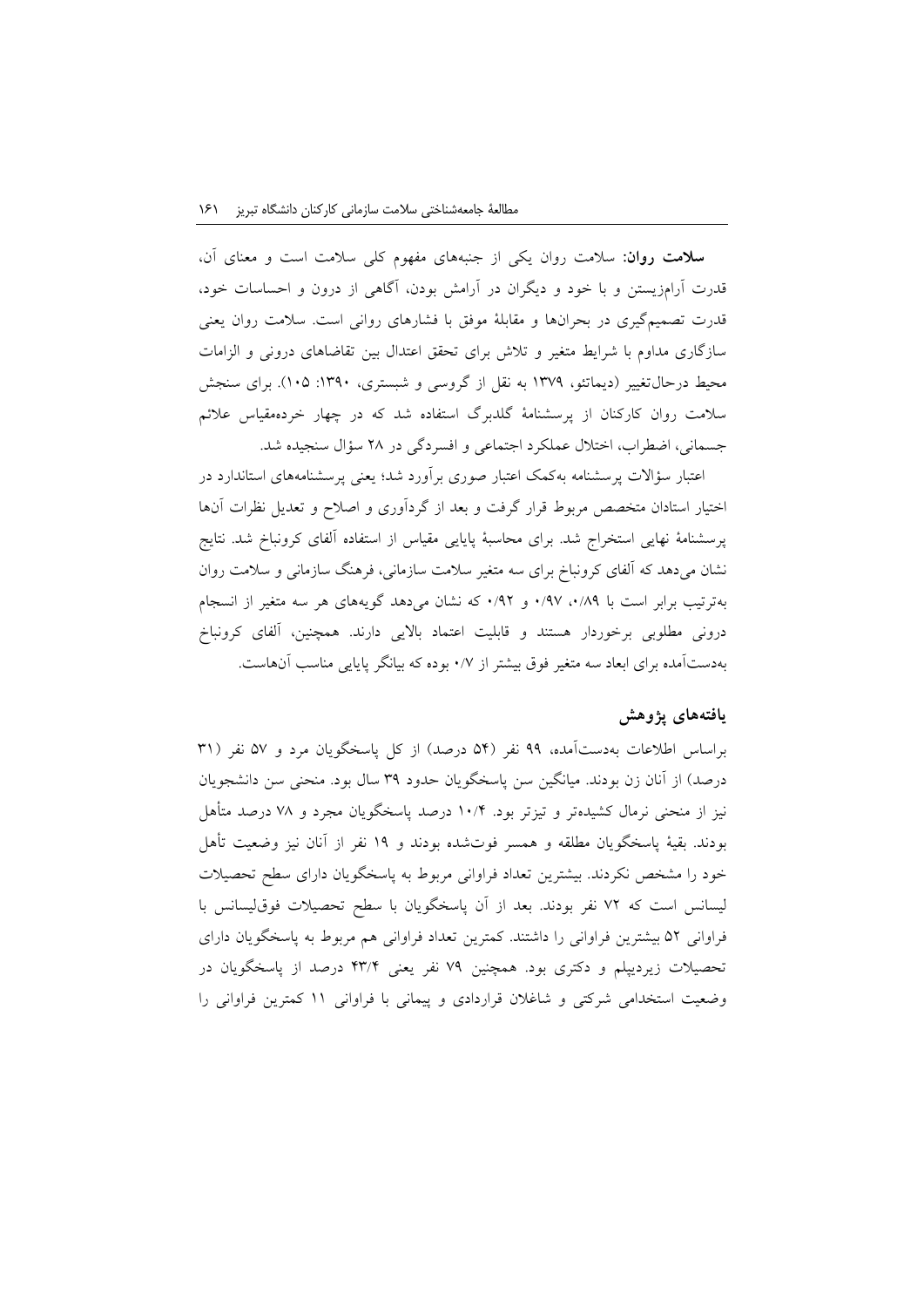داشتند. میانگین سنوات خدمتی پاسخگویان حدود 10 سال بود. همچنین کمترین سنوات خدمتی 2 سال و بیشترین آن 31 سال بود. کارمندان دارای درآمد 1/0 تا 2 میلیون تومان با 21/0 درصد بیشترین فراوانی را داشتند.

متغیر سالمت سازمانی متشکل از هفت بعد است که با استفاده از 12 گویه در سطح اندازهگیری رتبهای در پرسشنامه بررسی شده است. به این منظور از طیف لیکرت پنجگزینهای برای سنجش این متغیر استفاده شد و گزینههای بهکاررفته، از هرگز تا همیشه در پرسشنامه با کدهای 1 تا 0 ارزشگذاری شدند؛ بنابراین توانست مقادیر حداقل 12 تا حداکثر 211 را بپذیرد. براساس یافتههای پژوهش، میانگین این متغیر برای پاسخگویان 112/21 بهدست آمد که بیشتر از میانگین محدوده بود و معادل ۶۷/۹۲ درصد بیشترین نمرهٔ قابل/کتساب در این مقیاس محسوب میشد. این نتیجه نشان میدهد، سالمت سازمانی از نظر کارکنان دانشگاه تبریز حدود 29 درصد بود. بررسی آمارههای توصیفی مربوط به ابعاد سالمت سازمانی نشان میدهد، بعد یگانگی نهادی با 01/22 درصد دارای کمترین میانگین درصدی و بعد ساختدهی با 11/1 دارای باالترین میانگین درصدی در میان ابعاد هفتگانة متغیر سالمت سازمانی بود.

متغیر فرهنگ سازمانی با سنجش 8 بعد بهکمک 02 گویه ارزیابی شده است. تمامی گویهها در سطح اندازهگیری رتبهای و با استفاده از طیف لیکرت در یک پیوستار پنجقسمتی، از کامالً مخالف تا کامالً موافق طراحی و با کدهای 1 تا 0 ارزشگذاری شد. براساس جدول 1 میانگین فرهنگ سازمانی پاسخگویان 191/11 بود که این رقم معادل 21/30 درصد بیشترین نمرة قابلاکتساب در این مقیاس است. بررسی آمارههای توصیفی مربوط به ابعاد فرهنگ سازمانی نشان میدهد، بعد توجه به رهآورد با میانگین درصدی 11/11 بیشترین میزان و بعد تأثیر نتایج تصمیمگیریها بر کارکنان با میانگین درصدی 09/12 کمترین میزان را در میان ابعاد فرهنگ سازمانی دارد.

متغیر مستقل سالمت روان در کل با 29 گویه، براساس سنجش چهار مؤلفة سازندة آن در سطح رتبهای ارزیابی شده است. تمام گویهها با استفاده از طیف لیکرت چهارقسمتی که با کدهای 1 تا 1 ارزشگذاری شده، ارزیابی شدند. میانگین متغیر سالمت روان پاسخگویان، در دامنة تغییرات 29 تا 112 نمرهای برابر با 98/91 را نشان میدهد که معادل 91/21 درصد مقیاس بهکار رفته برای سنجش این متغیر است.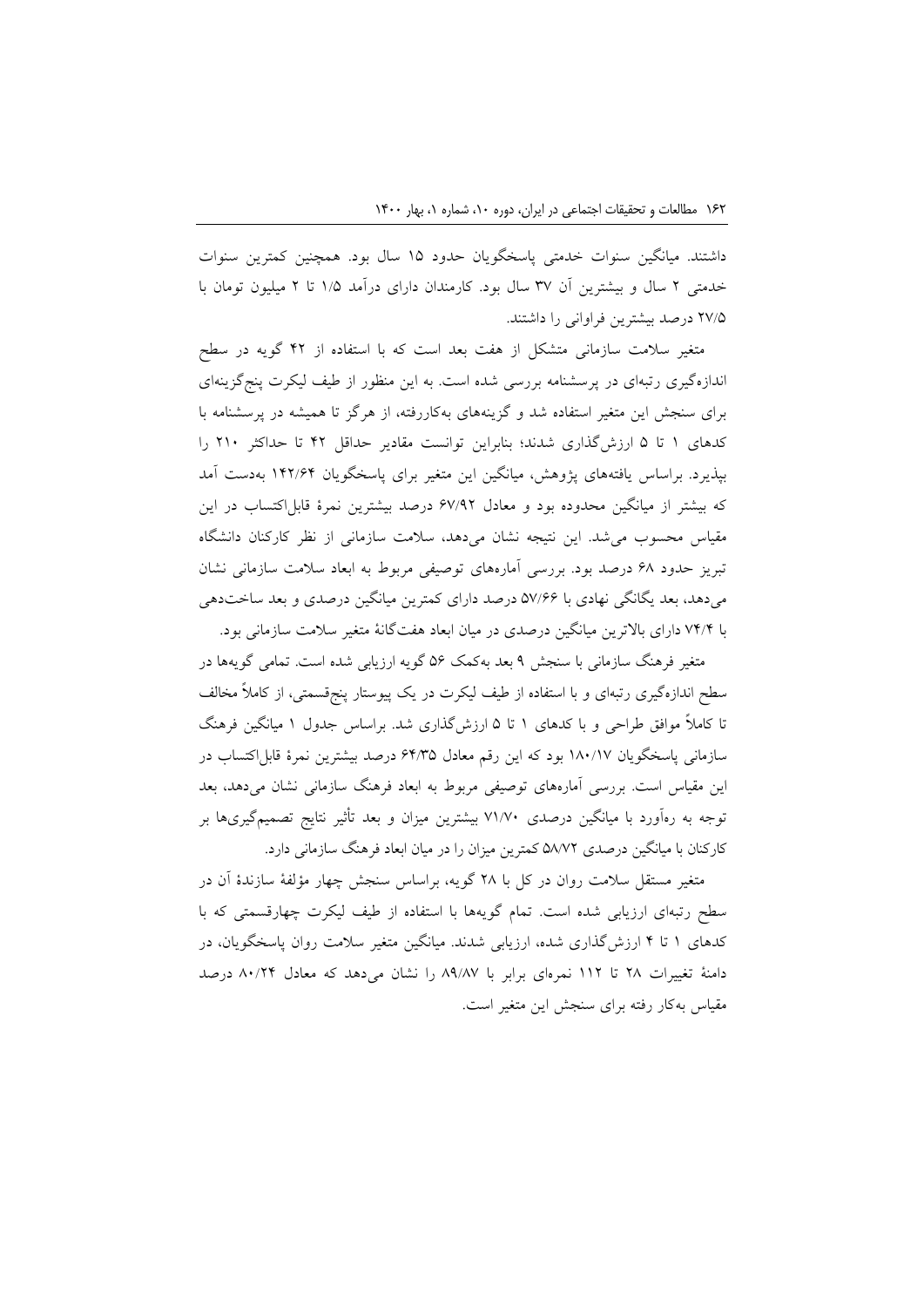|                                | _<br>میانگین                      | ميانگين                                      | دامنة<br>تغييرات         | تعداد                  |                                            |
|--------------------------------|-----------------------------------|----------------------------------------------|--------------------------|------------------------|--------------------------------------------|
| وضعيت ياسخگويان                | درصدی                             |                                              |                          | گويه                   | متغير                                      |
| گاهي - اغلب                    | 5V/97                             | 147/94                                       | $\Lambda$ + $ \Lambda$ 9 | $\mathsf{r}\mathsf{r}$ | سلامت سازمانى                              |
| بەندرت- گاهى                   | $\Delta V/\mathcal{F}\mathcal{F}$ | $1V/\Upsilon$                                | $\lambda-\lambda\lambda$ | ۶                      | (۱) یگانگی نهادی                           |
| گاهي- اغلب                     | $VY/\cdot 0$                      | 14/61                                        | $V - Y$                  | ۵                      | (۲) نفوذ مدير                              |
| گاهي- اغلب                     | 99/44                             | 1V/YQ                                        | $0 - 70$                 | ۵                      | (٣) ملاحظهگری                              |
| گاهي- اغلب                     | $V \mathfrak{f}/\mathfrak{f}$ .   | $\lambda/\hat{r}$                            | $0 - 70$                 | ۵                      | (۴) ساختدهي                                |
| گاهي – اغلب                    | $S$ V/ $S$                        | 19/9.                                        | $V - YQ$                 | ۵                      | (۵) پشتيباني منابع                         |
| گاهي – اغلب                    | 99/7.                             | Y9/Y9                                        | $9 - 79$                 | ٩                      | (۶) روحیه                                  |
| گاهي- اغلب                     | Y/Y'                              | YV/11                                        | $19 - 5$                 | ٨                      | (٧) تاكيد علمي                             |
| نه موافقم نه مخالفم–<br>موافقم | 55/70                             | $1/\sqrt{1}$                                 | $0 - 11$                 | ۵۶                     | فرهنگ سازمانی                              |
| نه موافقم نه مخالفم            | 91/10                             | $\frac{YV}{Q}$                               | $9 - 80$                 | ٩                      | (۱) خلاقیت و نواوری                        |
| نه موافقم نه مخالفم            | 9.70V                             | $Y \setminus Y$                              | $V - Y \Delta$           | $\lor$                 | (٢) خطرپذيري                               |
| نه موافقم نه مخالفم–<br>موافقم | 99/                               | $\mathcal{N}/\mathcal{N}$                    | $Y-Y$                    | ۴                      | (۳) توجه به جزئیات                         |
| نه موافقم نه مخالفم–<br>موافقم | $V\setminus V$                    | 14/Tf                                        | $Y-Y$                    | ۴                      | (۴) توجه به رهآورد                         |
| نه موافقم نه مخالفم–<br>موافقم | 99/N                              | $Y \cdot / \cdot$                            | $5 - 7$                  | ۶                      | (۵) توجه به اعضای سازمان                   |
| مخالفم–نه موافقم نه<br>مخالفم  | $\Delta\Lambda/\mathrm{V}$        | ۱۴/۶۸                                        | $0 - Y_0$                | ۵                      | (۶) تأثير نتايج تصميم گيريها بر<br>كاركنان |
| نه موافقم نه مخالفم–<br>موافقم | 54/77                             | TQ/Y                                         | $11 - 00$                | ۱۱                     | (۷) توجه به تیم                            |
| نه موافقم نه مخالفم–<br>موافقم | 60/V                              | 19/Y1                                        | $5 - 7$                  | ۶                      | (۸) جاهطلبي و تهورطلبي                     |
| نه موافقم نه مخالفم–<br>موافقم | 50/5                              | $\mathcal{N}' \cdot \Lambda$                 | $Y-Y$                    | ۴                      | (۹) پايداري                                |
| بیشتر از حد معمول              | $\Lambda\star/\Upsilon\Upsilon$   | $\Lambda$ ۹/ $\Lambda$ V                     | $4. - 1.4$               | ۲Λ                     | سلامت روان                                 |
| بیشتر از حد معمول              | ۷۸/۶۱                             | $\Upsilon \Upsilon / \cdot \Upsilon$         | $V - Y \Lambda$          | $\lor$                 | (۱) مقیاس علائم جسمانی                     |
| بيشتر از حد معمول              | $V\Lambda/\bullet V$              | <b>Y</b> 1/AG                                | $V - Y \wedge$           | $\lor$                 | (٢) مقياس علائم اضطرابي و<br>اختلال خواب   |
| بیشتر از حد معمول              | <b>VY/VA</b>                      | $Y \cdot / 9Y$                               | $\wedge$ $\sim$ $\wedge$ | $\lor$                 | (۳) مقیاس کارکرد اجتماعی                   |
| بیشتر از حد معمول              | 89/07                             | $\mathbf{Y} \mathbf{Q} / \bullet \mathbf{A}$ | $\lambda - \lambda$      | $\lor$                 | (۴) مقیاس علائم افسردگی                    |

 $\mathbb{R}^2$ 

مطالعة جامعهشناختی سالمت سازمانی کارکنان دانشگاه تبریز 011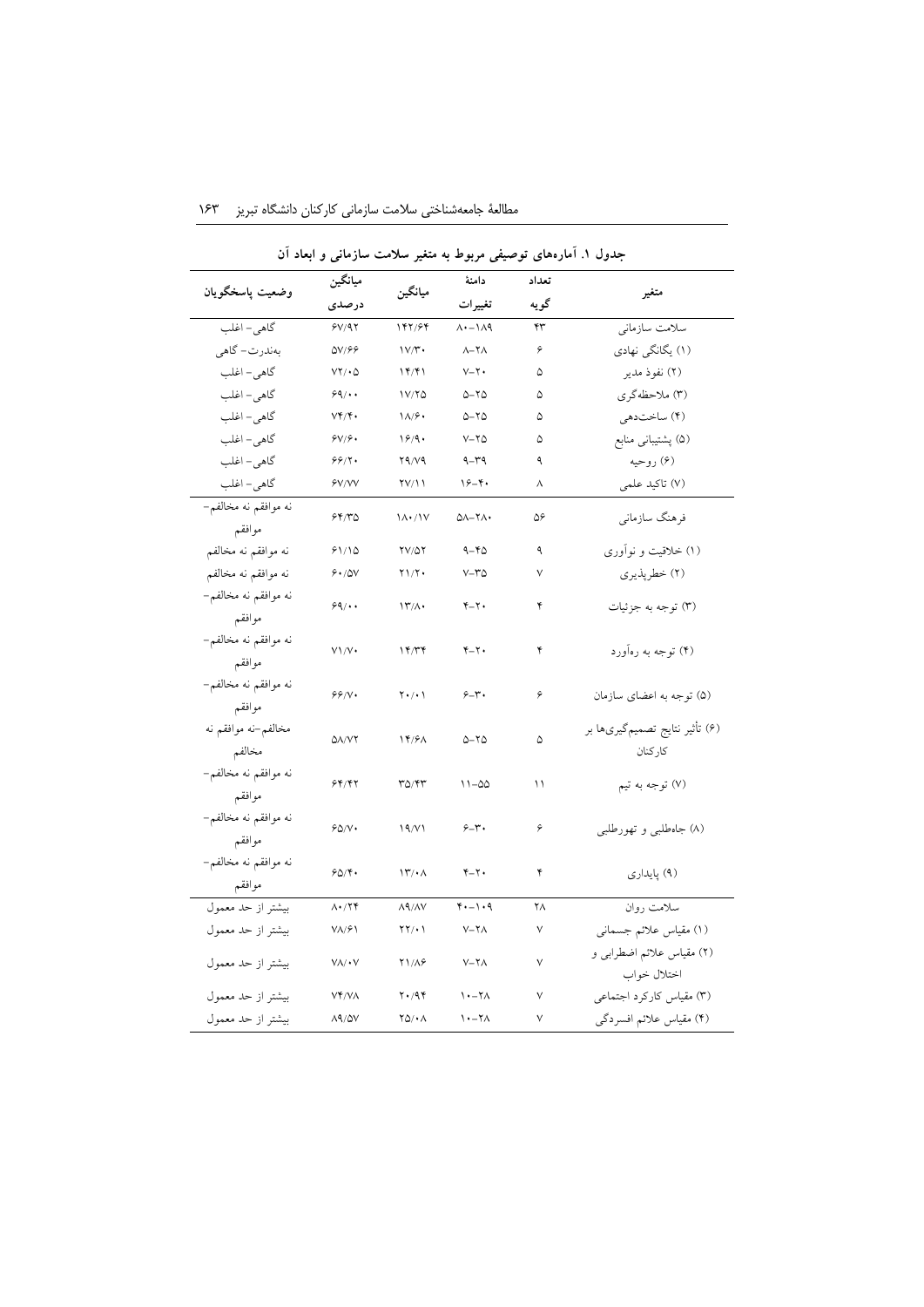برای آزمون وجود رابطه میان سالمت سازمانی با متغیر مستقل فرهنگ سازمانی از آزمون همبستگی پیرسون استفاده شد. نتایج جدول 2 نشان میدهد، این دو متغیر ارتباط مثبت و معناداری با یکدیگر دارند، به این ترتیب که با افزایش فرهنگ سازمانی، سالمت سازمانی کارکنان نیز افزایش پیدا میکند. آزمون فرضیه دربارة وجود ارتباط سالمت سازمانی و سالمت روان نیز نشان میدهد که بین سالمت سازمانی و سالمت روان ارتباط معناداری وجود ندارد.

**جدول .2 نتایج آزمون همبستگی پیرسون بین سالمت سازمانی با فرهنگ سازمانی و سالمت روان و ابعاد آنها**

| سلامت روان   | فرهنگ سازمان <sub>ی</sub>      |                     | متغير وابسته  |
|--------------|--------------------------------|---------------------|---------------|
|              | $\cdot$ / $\vee\uparrow\wedge$ | ضريب همبستگي پيرسون | سلامت سازمانى |
| $\cdot$ /\V\ | $\cdot$ / $\cdot$ $\cdot$      | سطح معنادارى        |               |
|              |                                |                     |               |

ns غیرمعنادار در سطح اطمینان 88 درصد

**بررسی تفاوت سالمت سازمانی برحسب جنسیت و وضعیت تأهل**

برای آزمون تفاوت سالمت سازمانی برحسب جنسیت از آزمون <sup>t</sup> استفاده شد. یافتهها نشان میدهد سالمت سازمانی کارکنان برحسب جنسیت آنها تفاوت معناداری ندارد. به عبارت دیگر، جنسیت کارکنان در سالمت سازمانی تأثیری ندارد. همچنین بررسی تفاوت سالمت سازمانی کارکنان به تفکیک وضعیت تأهل نشان میدهد، با وجود اینکه میانگین نمرات متغیر وابسته برای کارکنان مجرد و متأهل متفاوت است، تفاوت مشاهدهشده از لحاظ آماری معنادار نیست. این به معنای ردنکردن فرضیة صفر است که هیچ تفاوت معناداری بین سالمت سازمانی کارکنان مجرد و متأهل وجود ندارد.

| سطح معنادارى | درجهٔ آزادی | مقدار t              | ميانگين | تعداد | متغير<br>مستقل | متغير وابسته |
|--------------|-------------|----------------------|---------|-------|----------------|--------------|
|              | 60/VV       | $\cdot$ / $\cdot$ VV | 141/9A  | ۶٧    | مر د           |              |
| $\cdot$ /959 |             | ns                   | 141/87  | ۴.    | ز ن            | سلامت        |
|              | ۱۰۸         | .7099                | 144/19  | ٩     | مجر د          | سازمانى      |
| $\cdot$ /0V) |             | ns                   | ۱۴۱/۳۳  | ۱۰۱   | متأهل          |              |

**جدول .3 نتایج آزمون** <sup>t</sup> **متغیر سالمت سازمانی به تفکیک جنسیت و وضعیت تأهل**

ns غیرمعنادار در سطح اطمینان 88 درصد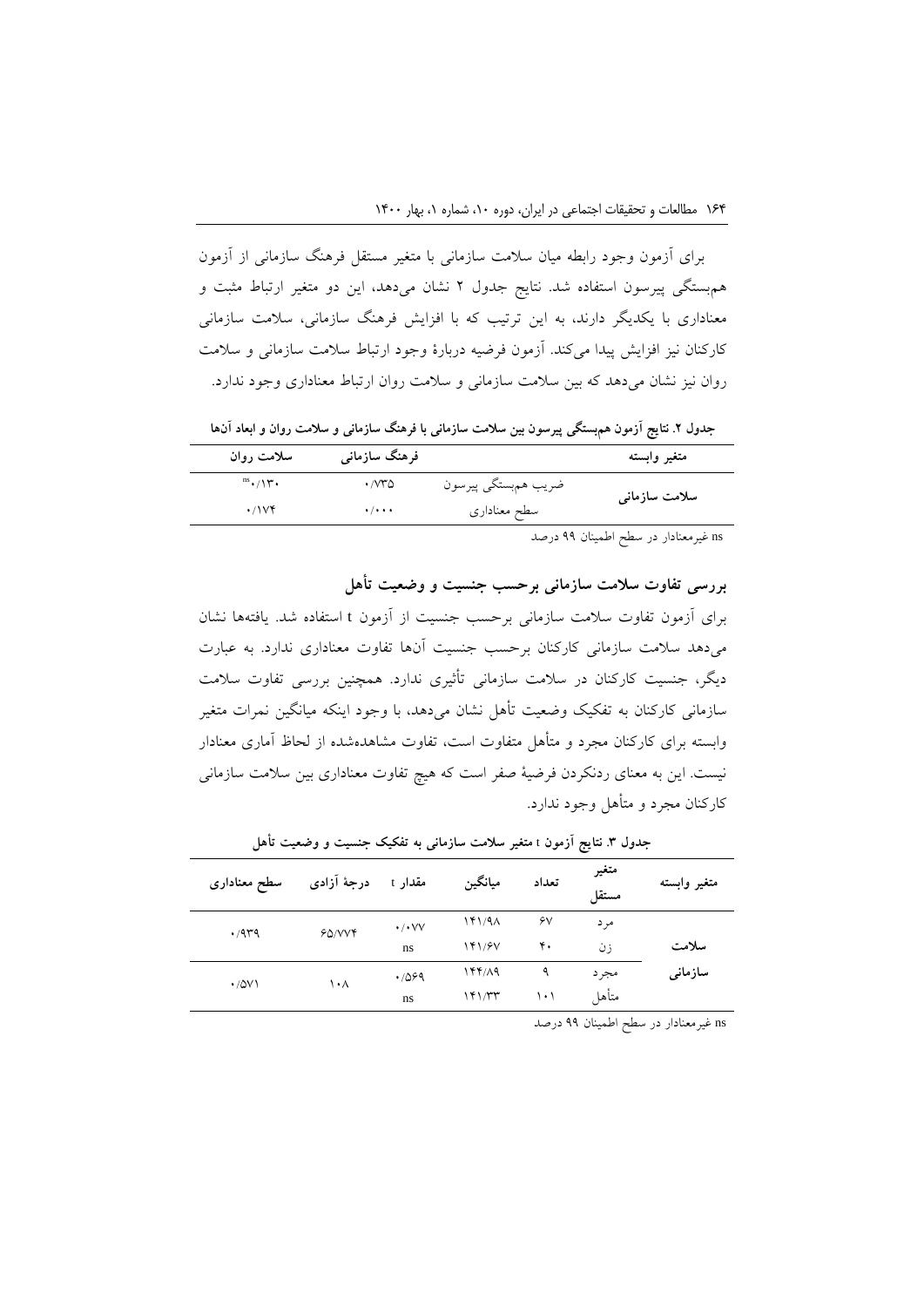**ارتباط متغیر سالمت سازمانی با سن و سنوات خدمتی کارکنان** برای آزمون ارتباط بین سن کارکنان با متغیر سالمت سازمانی از آزمون همبستگی پیرسون استفاده شده است. یافتهها نشان میدهد بین سن کارکنان با متغیر سالمت سازمانی همبستگی معناداری وجود ندارد. همچنین، بین سنوات خدمتی کارکنان با متغیر سالمت سازمانی همبستگی معناداری وجود ندارد.

**جدول .4 ضریب همبستگی پیرسون و سطح معناداری بین سن و سنوات خدمتی و سالمت سازمانی**

| متغير وابسته  |                     | سوم                                  | سنوات خدمتى                         |  |
|---------------|---------------------|--------------------------------------|-------------------------------------|--|
| سلامت سازمانى | ضريب همېستگي پيرسون | $\mathbb{R}$ - $\cdot$ / $\cdot$ \AY | $\mathbf{m}$ - $\cdot$ / $\cdot$ rv |  |
|               | سطح معنادارى        | $\cdot$ / $\cdot$ $\circ$ \          | $\cdot$ /V $\cdot$ 6                |  |
|               |                     |                                      |                                     |  |

ns غیرمعنادار در سطح اطمینان 88 درصد

**تفاوت سالمت سازمانی برحسب سطح تحصیالت و وضعیت استخدامی و درآمد خانوار کارکنان**

برای بررسی تفاوت سالمت سازمانی کارکنان برحسب سطح تحصیالت و وضعیت استخدامی و درآمد خانوار از آزمون تحلیل واریانس یکطرفه استفاده شد. یافتهها نشان میدهد میانگین نمرات میانگین متغیر وابسته برحسب سطح تحصیالت و وضعیت استخدام، تفاوت معناداری با هم دارند. به عبارت دیگر، سالمت سازمانی کارکنان در سطوح مختلف تحصیلی و استخدامی، تفاوت معناداری با یکدیگر دارند. برای بررسی منشأ معناداری تفاوت میانگین سالمت سازمانی برحسب سطوح تحصیلی از آزمون تعقیبی LSD استفاده شد. نتایج حاصل از انجام این آزمون که گروهها را دو به دو بررسی میکند و تفاوت معنادار ایجادشده بین هر جفت را مشخص میکند، نشان میدهد میانگین همة سطوح مختلف تحصیلی تفاوت معناداری با یکدیگر دارند. همچنین، نتایج آزمون LSD برای بررسی تفاوت گروههای وضعیت استخدامی نشان میدهد که وضعیت استخدامی پیمانی میانگین بیشتری از بقیه داشته است. به عبارت دیگر، کارکنانی که وضعیت استخدامی پیمانی دارند، سالمت سازمانی بیشتری را در سازمانی خود خواهند داشت. همچنان یافتهها نشان میدهد میانگینهای سالمت سازمانی براساس درآمد ماهیانة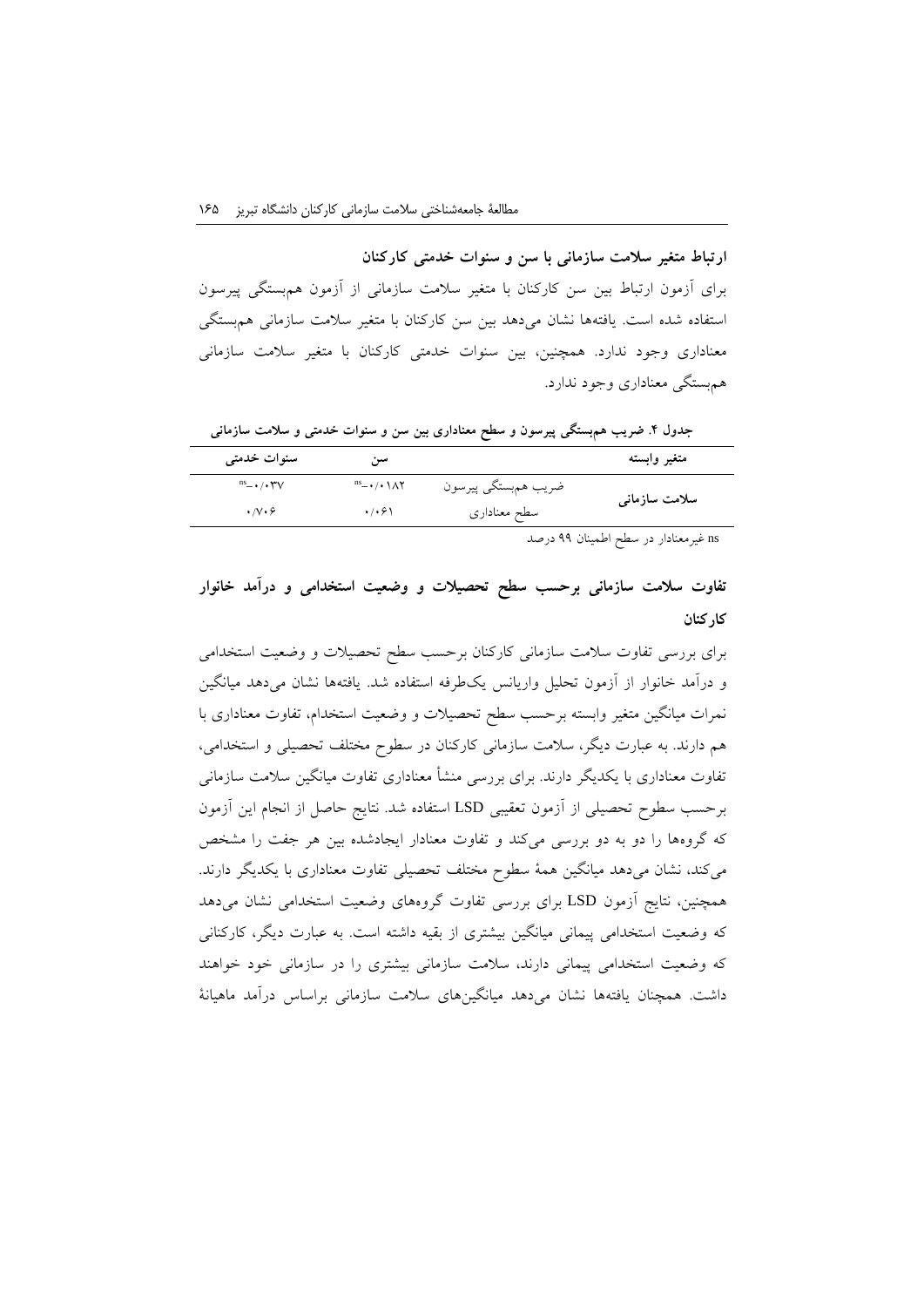خانوار کارکنان تفاوت معناداری با هم ندارند. آمارههای مربوط به محاسبه و بررسی تفاوت میانگینها در جدول 2 آمده است.

**جدول .5 نتایج آزمون تحلیل واریانس سالمت سازمانی به تفکیک سطح تحصیالت و وضعیت استخدامی و درآمد ماهیانة خانوار کارکنان**

| سطح                                                          | F       | ميانگين                                                                            | درجهٔ              | مجموع             | منبع      |         |       |
|--------------------------------------------------------------|---------|------------------------------------------------------------------------------------|--------------------|-------------------|-----------|---------|-------|
| معنادار ی                                                    | مجذورات | آزادی                                                                              | مجذورات            | تغييرات           |           | متغير   |       |
|                                                              |         | $YQQQ/V \cdot Y$                                                                   | ٢                  | 0191/F A          | بين گروهي |         |       |
| $\Lambda/V\Delta\mathfrak{F}$<br>$\cdot$ / $\cdot$ + $\cdot$ | 798/077 | ۱۱۰                                                                                | 37811/489          | درونگروهي         | سطح       |         |       |
|                                                              |         | 117                                                                                | $TVA \cdot 9/AV9$  | کل                | تحصىلات   |         |       |
| $\cdot$ / $\cdot$ $\uparrow$ \<br>۱۵٬۰۱۵                     |         | 4r4/r1r                                                                            | ۴                  | 377701            | بين گروهي |         | سلامت |
|                                                              |         | 711/090                                                                            | $\cdot$ $\epsilon$ | $rr \cdot 79/091$ | درونگروهي | وضعين   |       |
|                                                              |         | $\backslash \backslash$                                                            | TSVAS/TTY          | کل                | استخدامی  | سازمانى |       |
| $\cdot \wedge \cdot \cdot$                                   |         | Y17/YYA                                                                            | ۵                  | Y.91/997          | بين گروهي | در آمد  |       |
|                                                              | N       | $\mathsf{r}\mathsf{r}\mathsf{r}\mathsf{r}\mathsf{v}\mathsf{r}\mathsf{v}\mathsf{r}$ | ۱۰۳                | YYYYY/9YY         | درونگروهي | ماهىانة |       |
|                                                              |         |                                                                                    | ۱۰۸                | 49079/9.9         | کل        | خانوار  |       |

\*ضریب محاسبهشده در سطح اطمینان 88 درصد

**تحلیل رگرسیونی تأثیر متغیرهای مستقل بر سالمت سازمانی**

برای سنجش میزان اثر متغیرهای مستقل فرهنگ سازمانی و سالمت روان و ابعاد آنها بر سالمت سازمانی از تحلیل رگرسیونی چندمتغیره براساس روش حداقل مربعات و با استفاده از روش گام به گام استفاده شد. در این روش واردشدن متغیرها به تحلیل رگرسیونی در اختیار پژوهشگر نیست و اولین متغیر پیشبین براساس باالترین ضریب همبستگی با متغیر وابسته وارد تحلیل رگرسیونی شد و سپس سایر متغیرهای پیشبینیکننده برحسب میزان همبستگی جزئی یا نیمهجزئی در تحلیل وارد شدند.

بهمنظور تحلیل رگرسیون باید به پیشفرضهای آن توجه کرد. یکی از پیشفرضهای اساسی مبنی بر مستقلبودن خطاها یا باقیماندهها از یکدیگر است. به عبارت دیگر باید همبستگی میان خطاهای ممکن در اندازهگیری تأثیر متغیرهای مستقل بر وابسته وجود نداشته باشد. این امر بهکمک آزمون »دوربین- واتسون« صورت گرفته است. پیشفرض دیگر تحلیل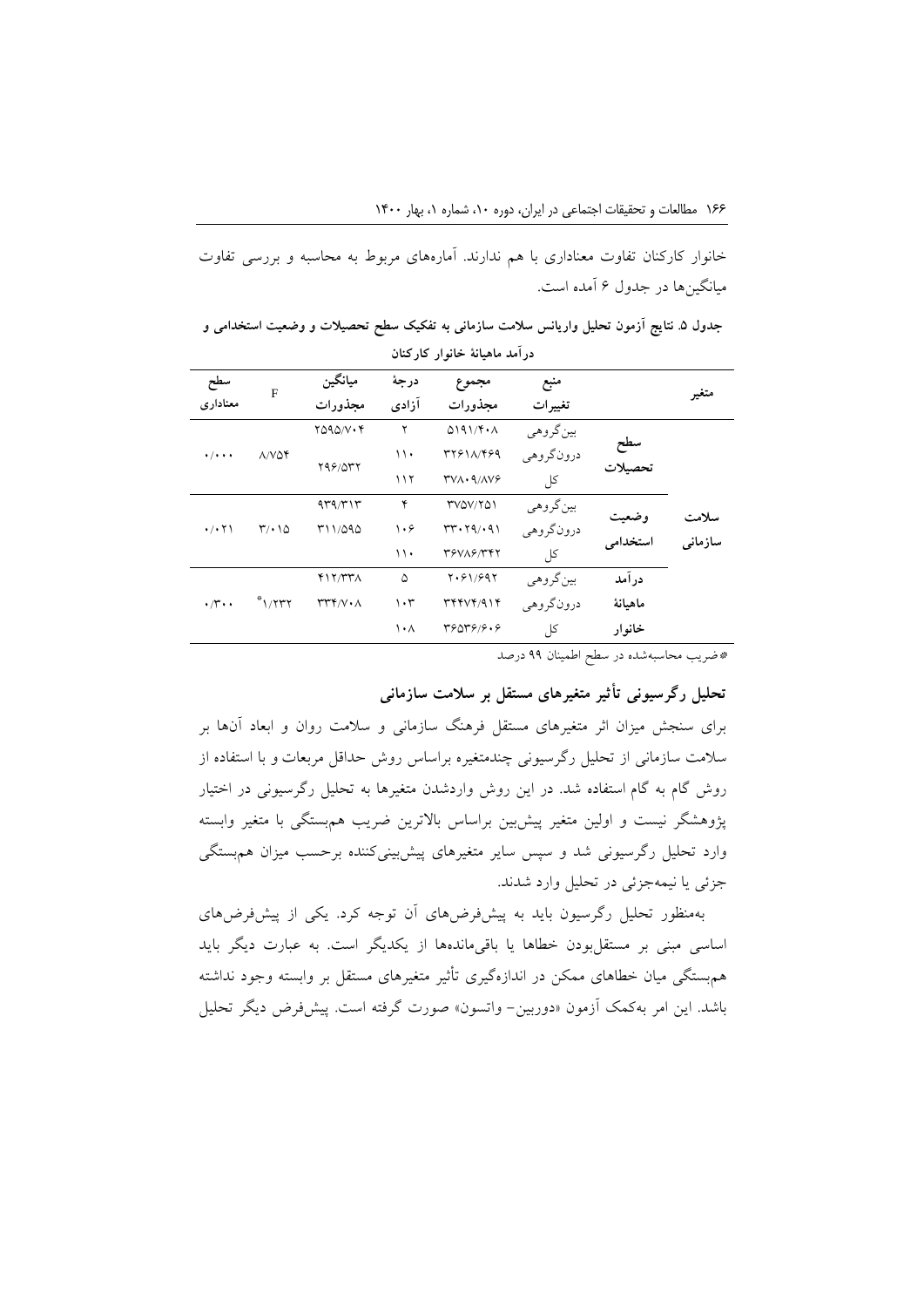رگرسیونی، این است که توزیع نرمال مقادیر ضرایب محاسبهشده باید مربوط به توزیع آنها بهصورت خطی باشد. این کار بهکمک رسم نمودار انجام شده است. پیشفرض دیگر برای انجام تحلیل رگرسیونی نبود همخطی چندگانه در مدل رگرسیونی است. نبود همخطی، داللت بر این موضوع دارد که میان متغیرهای مستقل همبستگی وجود ندارد؛ به این منظور میزان ضرایب همبستگی بین متغیرهای مستقل نباید بیش از 1/1 باشد.

در مدل رگرسیونی حاضر همة ابعاد متغیرهای مستقل وارد معادلة رگرسیونی شده است. نتایج بهدستآمده نشان میدهد، میان ابعاد متغیرهای مستقل که وارد معادله شدهاند، متغیرهای خالقیت و نوآوری، پایداری، توجه به رهآورد و توجه به اعضای سازمان در مدل نهایی باقی ماندهاند. ضریب همبستگی چندگانه برای این مدل رگرسیونی 1/913 و مجذور آن یعنی ضریب تبیین معادله رگرسیونی 1/210 و ضریب تبیین تعدیلشده 1/221 است. درنتیجه، این چهار متغیر درمجموع حدود 23 درصد واریانس متغیر وابسته را تبیین میکنند. برایناساس مدل رگرسیونی سالمت سازمانی به شرح زیر خواهد بود.

**)توجه به رهآورد( 1/254 - )پایداری( 1/415 + )خالقیت و نوآوری( 1/411 + 14/153 = سالمت سازمانی )توجه به اعضای سازمان( 1/211 +**

برایناساس، متغیر سالمت سازمانی بیش از هر چیز از خالقیت و نوآوری و سپس پایداری تأثیر میپذیرد. درنهایت توجه به رهآورد و توجه به اعضای سازمان بهترتیب با بتای -1/201 و 1/221 در سالمت سازمانی کارکنان مؤثر بودهاند.

| $\cdot/\lambda \cdot \tau$ | ضريب همېستگى چندگانۀ |               | سطح معناداري                      |                                | ىتا                       | متغير                |
|----------------------------|----------------------|---------------|-----------------------------------|--------------------------------|---------------------------|----------------------|
| ۱۶۴۵                       | ضريب تبيين           |               | $\cdot/\cdot\cdot\cdot$           | <b><i>IT/VAQ</i></b>           |                           | عرض از مبدأ          |
| •167V                      | ضريب تبيين تصيحشدة   |               | $\cdot/\cdot\cdot\cdot$           | <b>٣/٨۶٨</b>                   | $\cdot$ /۴۱.              | خلاقیت و نوآوری      |
| 7/۲۲۹                      | كميت دوربين واتسون   |               | $\cdot$ / $\cdot$ $\cdot$         | Y/QAV                          | $\cdot$ / $\cdot$ $\circ$ | پايدارى              |
| ۳۶/۷۶۸                     | کمیت F               |               | $\cdot$ / $\cdot$ $\cdot$         | $-\mathbf{r}\cdot\cdot\lambda$ | $-1704$                   | توجه به رهآورد       |
| $\star/\star\star\star$    | سطح معنادارى         | تحليل واريانس | $\cdot/\cdot$ $\mathfrak{r}\cdot$ | $Y/\cdot$ 97                   | .779.                     | توجه به اعضای سازمان |

**جدول .1 آمارههای تحلیل رگرسیون چندمتغیرۀ سالمت سازمانی**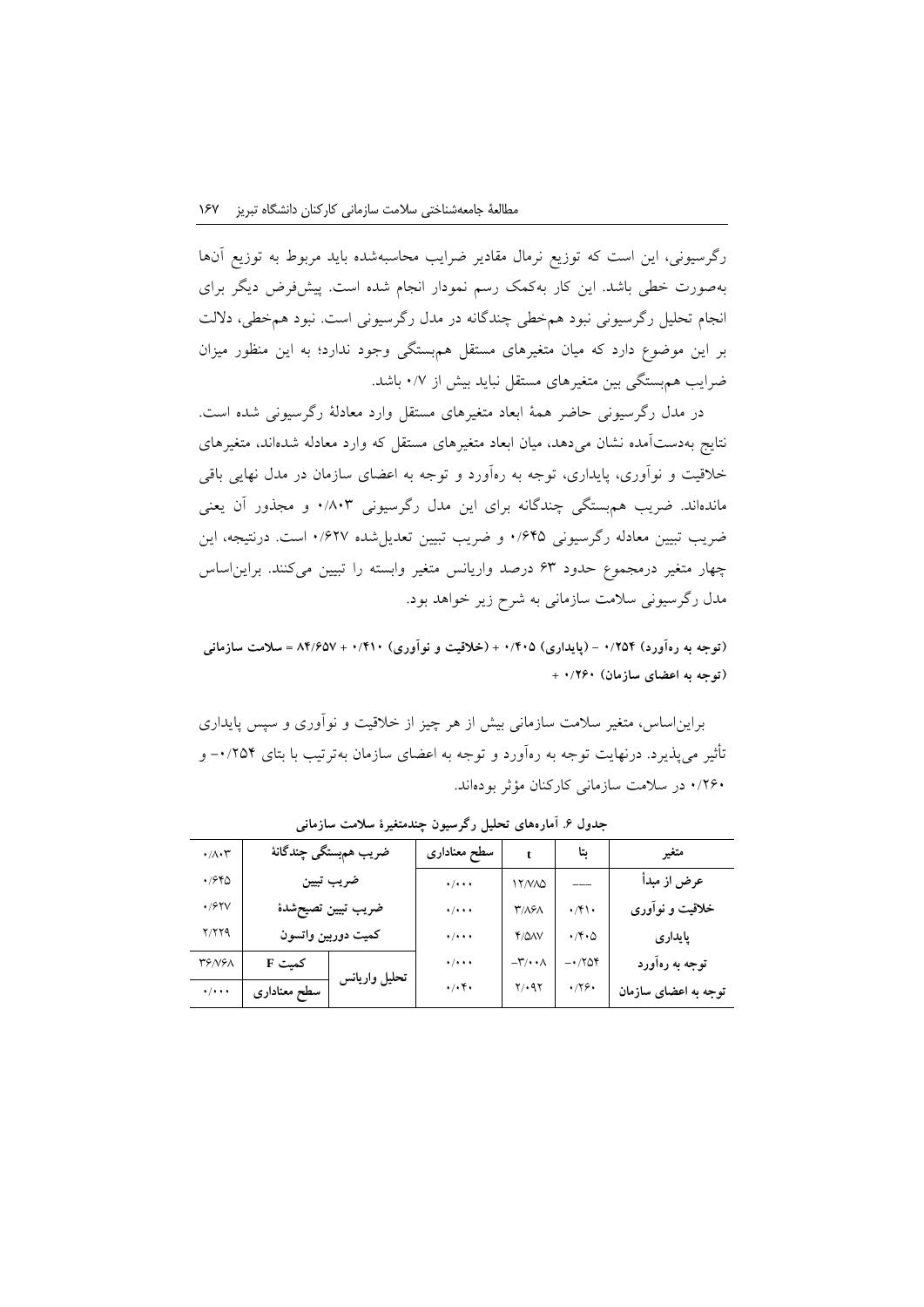### **بحث و نتیجهگیری**

اساس کار پژوهش حاضر مبتنی بر تبیین سالمت سازمانی کارکنان بهعنوان متغیر وابستة پژوهش براساس پارهای از عوامل فردی و اجتماعی است؛ بنابراین انتظار میرود سالمت سازمانی متأثر از متغیرهای مختلفی از جمله نگرش به موضوع سازمان، جنسیت، سن، سابقه و نوع فعالیت، شرایط اقتصادی، فرهنگی و اجتماعی افراد باشد. نتایج پژوهش نشان میدهد، جنسیت و وضعیت تأهل کارکنان تأثیری در سالمت سازمانی آنان ندارد. به نظر میرسد با توجه به تعریف سالمت سازمانی و مؤلفههای تشکیلدهندة آن، جنسیت و وضعیت تأهل عامل تعیینکنندهای در سالمت سازمانی کارکنان نیستند؛ زیرا سالمت سازمانی بیشتر معطوف به ویژگیهای سازمان است تا ویژگیهای فردی کارکنان هر سازمان. همچنین سن کارکنان نیز ارتباط معناداری با سالمت سازمانی ندارد. با توجه به اینکه، سالمت سازمانی در میان کارکنان، منتسب به برخی عوامل فرهنگی و اجتماعی است، سن نمیتواند عامل تأثیرگذار در روند سالمت سازمانی باشد.

براساس یافتههای پژوهش سطح تحصیالت تفاوت معناداری در سالمت سازمانی کارکنان ایجاد میکند. با توجه به اینکه در محیط دانشگاه سطح تحصیالت یکی از تعیینکنندههای مهم به شمار میرود، این امر سبب شده است تأثیر تحصیالت در ارتباط با سالمت سازمانی نیز بسیار مهم و تعیینکننده باشد. مقایسة سالمت سازمانی برحسب سطح تحصیالت نشان میدهد، کارکنان دارای سطح تحصیالت پایینتر از سالمت سازمانی بیشتری برخوردارند و بالعکس سامت سازمانی در کارکنان دارای سطح تحصیالت باالتر کمتر است. در تبیین این یافتهٔ پژوهش می توان بیان کرد که با توجه به مؤلفههای تشکیل دهندهٔ سلامت سازمانی (مانند یگانگی نهادی، ساختدهی، نفوذ مدیر، روحیه، تأکید علمی و...) کارکنانی که سطح تحصیلات پایینی دارند، براساس اصول و الگوهای سازمانی عمل میکنند؛ درحالیکه هرچه بر سطح تحصیالت کارکنان افزوده میشود، سعی میکنند با ساختارشکنی و ایجاد ساختارهای جدید، الگوها و شیوههای بدیعی در سازمان خلق کرده و مطابق الگوهای خودساخته حرکت کنند و این امر سبب میشود سالمت سازمانی با استقبال کمتری از طرف آنها مواجه شود و میزان سالمت سازمانی از دیدگاه آنها کمتر است، یا کمتر نشان داده میشود.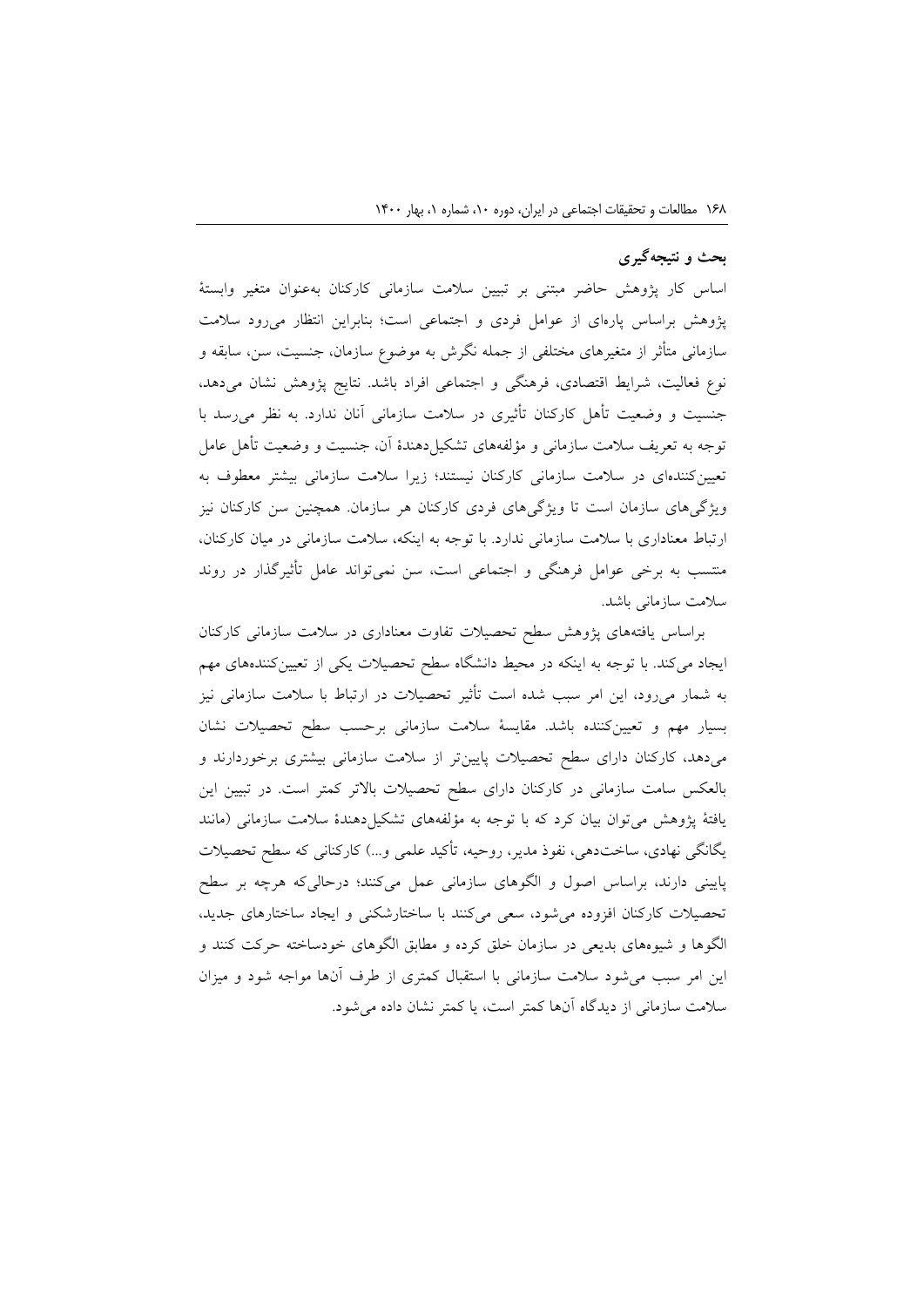همچنین نتایج پژوهش حاضر حاکی از آن است که وضعیت استخدام یکی از متغیرهای تأثیرگذار عمده بر سالمت سازمانی کارکنان است. وضعیت استخدامی کارکنان )قراردادی، پیمانی، رسمی أزمایشی، رسمی قطعی) در کل متغیری است که میتواند از جهات مختلف بر سازمان و شرایط آن تأثیر داشته باشد. اول اینکه وضعیت استخدامی کارکنان و ارتقای عادالنة وضعیت استخدامی کارکنان خود یکی از فاکتورهای سالمت سازمانی است. موضوع دیگر این است که اینکه فرد در کدام وضعیت استخدامی قرار داشته باشد، بر نگرش وی نسبت به سازمان تأثیر مستقیم خواهد داشت. چنانچه پیشتر اشاره شد، سالمت سازمانی از دیدگاه کارکنان پیمانی بیشتر از سایر کارکنان است. احتماالً این یافته مؤید این موضوع است که چون کارکنان پیمانی وضعیت استخدامی باثباتی ندارند و در آینده باید با تبدیل وضعیت مواجه شوند، تالش میکنند سازمان خود را بهتر و مناسبتر جلوه دهند تا در تبدیل وضعیت خود و در پایداری سازمان با مشکل مواجه نشوند. کارکنان رسمی آزمایشی کمترین سالمت سازمانی را دارند؛ زیرا بعد از تحمل ناامنی شغلی و مشکالت فراوان وضعیت استخدامی به مرحلة ثبات رسیدهاند و دربارة سازمان خود واقعبینانه قضاوت میکنند.

مهمترین یافتة پژوهش حاضر حکایت از ارتباط قوی، مثبت و معنادار سالمت سازمانی با فرهنگ سازمانی دارد. ضریب همبستگی بهدستآمده بین این دو متغیر 1/130 است که نشان میدهد با افزایش فرهنگ سازمانی در میان کارکنان دانشگاه تبریز، سالمت سازمانی هم روند افزایشی به خود میگیرد و با کاهش فرهنگ سازمانی، از میزان سالمت سازمانی کاسته میشود. با توجه به اینکه فرهنگ سازمانی مجموعهای از ارزشهای کلیدی، باورهای راهنما و تفاوتهایی است که در اعضای یک سازمان مشترک است، یک ادراک محسوب میشود که افراد از یک سازمان دارند (عسگریان، ۱۳۸۸: ۱۰۵). همچنین بهمنزلهٔ الگویی از مقاصد مشترک خاص افراد یک سازمان، سیستمی از استنباط مشترک اعضا به یک سازمان (رابینز، ۱۳۷۴: ۹۶۷)، برنامهریزی جمعی ذهنی (هافتسد، ۱۹۹۱) که بهعنوان پیش نیاز تعهد سازمانی (می پر و آلن، 1881( مطرح میشود، اجزای سازمان را به هم پیوند میدهد )کوئین، 1888( و تأثیر عمدهای بر رفتار و نگرش کارکنان (واگنر، ۱۹۹۵) دارد (شیخی و همکاران، ۱۳۹۵: ۳۳–۳۹)؛ بنابراین میتوان استنباط کرد که هم سالمت سازمانی و هم فرهنگ سازمانی یک استنباط از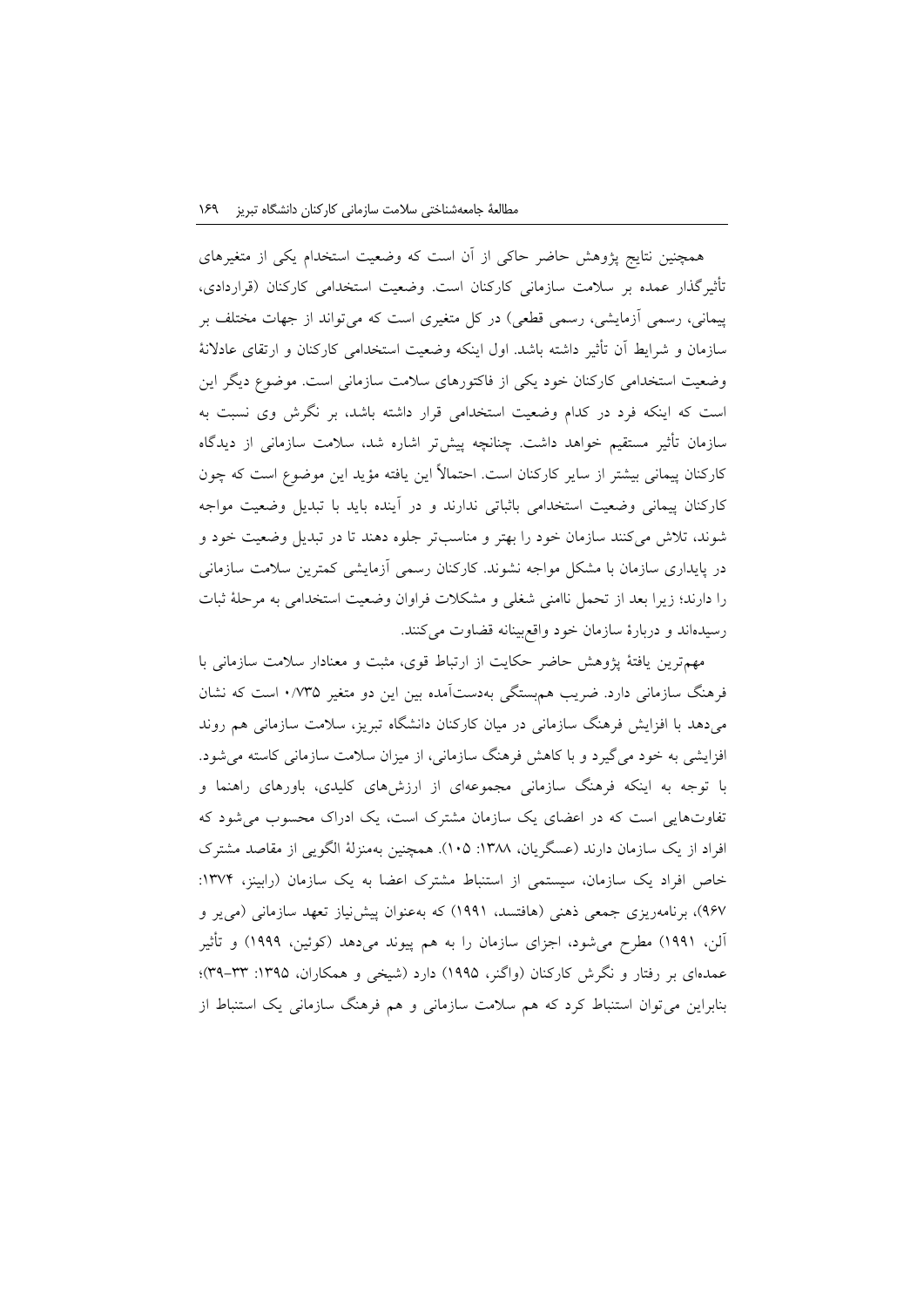مجموعه شرایط یک سازمان است که در ذهن و تصور افراد درگیر در آن سازمان شکل میگیرد و به بروز رفتارها و کنشهای همبسته منجر میشود. یافتههای پژوهش ربیعی دوالبی و همکاران )1383( نیز حاکی از آن است که رابطة مثبت و معناداری بین سالمت سازمانی و فرهنگ سازمانی وجود دارد. همچنین ابعاد انسجام نهادی، نفوذ مدیر، مالحظهگری، ساختدهی، پشتیبانی منابع، روحیه و تأکید علمی با فرهنگ سازمانی مدیران رابطة مثبت و معناداری در سطح دارند. پژوهش حسینی )1381( نیز نشان میدهد که بین فرهنگ سازمانی و یادگیری سازمانی با سالمت سازمانی رابطة مثبت معناداری وجود دارد. همچنین بین ابعاد فرهنگ سازمانی با سالمت سازمانی رابطة معناداری وجود دارد. فرهنگ سازمانی و یادگیری سازمانی بهطور معناداری قادر به پیشبینی سالمت سازمانی هستند. در این میان سالمت سازمانی زنان و مردان تفاوت معناداری وجود داشت.

از یافتههای مهم دیگر این پژوهش این است که بین سالمت سازمانی و سالمت روان رابطة معناداری وجود ندارد. محاسبات مؤلفههای سازندة متغیر سالمت روان نشان میدهد، در میان ابعاد سالمت روان، تنها بعد عالئم افسردگی ارتباط مثبت و معناداری با سالمت سازمانی دارد و ابعاد دیگر سالمت روان ارتباط معناداری با سالمت سازمانی کارکنان ندارند. از نظر یون، سالمت سازمانی موضوعی کلی است که با سه زیرمجموعة استرس، اخالق در سازمان و بهداشت روانی در محیط کار در ارتباط است )نصیریپور و همکاران:1381، 01(. وینت واناخون سالمت سازمانی را با بهداشت روانی در محیط کار مترادف دانسته و سازمان سالم را سازمانی میداند که بتواند میزان افسردگی، ناامیدی و نارضایتی را در کارکنان به حداقل برساند و این فرهنگ را حکمفرما کند (شیخی و همکاران، ۱۳۹۵: ۳۳). براساس پژوهش نصیری ولیک بنی و همکاران )1381(، ابعاد هفتگانة سالمت سازمانی از دیدگاه کارکنان دانشگاههای غرب کشور باالتر از سطح متوسط است، اما کارکنان از نظر سالمت عمومی در وضعیت مرزی قرار دارند. همچنین بین سالمت عمومی و سالمت سازمانی کارکنان ارتباطی وجود ندارد. سایر نتایج پژوهش نشان میدهد که میان سالمت عمومی کارکنان در ابعاد چهارگانه از لحاظ جنسیت تفاوت معناداری وجود دارد و میزان سالمت روانی مردان بهتر از زنان است، اما از نظر سنوات خدمت و میزان تحصیالت تفاوت معناداری وجود ندارد. در نهایت اینکه،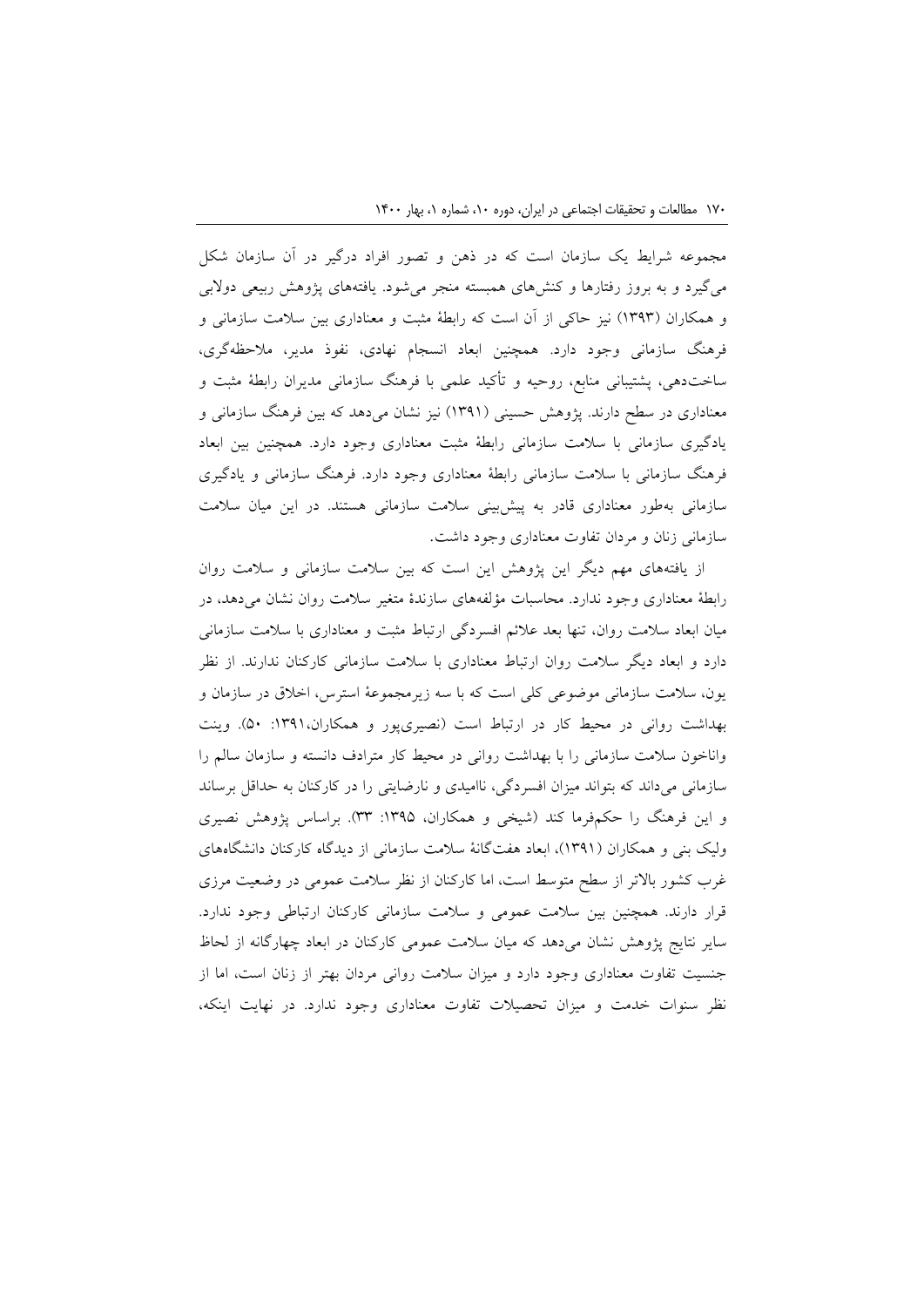متغیرهای نفوذ مدیر، ساختدهی، پشتیبانی منابع، روحیه و تأکید علمی با اطمینان 80 درصد میتوانند تغییرات مربوط به سالمت عمومی را پیشبینی کنند، اما متغیرهای یگانگی نهادی و مالحظهگری ارتباط معناداری با سالمت عمومی نداشتند. یافتههای پژوهش سلطانی حسینی و همکاران )1398( نشان میدهد، مؤلفة بهبودی شخصی از سالمت روانی بر پنج مؤلفه )نوآوری، سازگاری، روحیه، شایستگی ارتباطات و یکپارچگی(، مؤلفة کنترل اضطراب از سالمت روانی بر پنج مؤلفه )سازگاری، شایستگی حل مسئله، شایستگی ارتباطات، پشتیبانی منابع و روحیه)، مؤلفهٔ علائم احساس توانایی و خوببودن از سلامت روانی نیز بر هفت مؤلفه )نوآوری، سازگاری، شایستگی حل مسئله، تمرکز بر اهداف، شایستگی ارتباطات، روحیه و یکپارچگی)، مؤلفهٔ توانایی ارتباط برقراری ارتباط با دیگران از سلامت روانی بر پنج مؤلفه )نوآوری، سازگاری، شایستگی ارتباطات، روحیه و یکپارچگی( و مؤلفة توانایی مقابله با مشکالت روزمره و فشارهای زندگی از سالمت روانی نیز بر هفت مؤلفه )سازگاری، شایستگی حل مساله، تمرکز بر اهداف، شایستگی ارتباطات، روحیه، استقالل و یکپارچگی( از سالمت سازمانی تأثیر داشت.

نتایج بهدستآمده از بررسی عوامل مرتبط با سالمت سازمانی نشان میدهد، از میان متغیرهای بررسیشده، فرهنگ سازمانی با داشتن بیشترین ضریب همبستگی با متغیر وابسته، مؤثرترین عامل در سالمت سازمانی است. به این ترتیب میتوان گفت استفاده از فرهنگ سازمانی مؤثرترین راهکار ارتقای سالمت سازمانی در میان کارکنان است؛ بنابراین در یک سازمان میتوان با تقویت مؤلفههای فرهنگ سازمانی، در راستای ارتقای سالمت سازمانی گام برداشت؛ بنابراین برای تقویت سالمت سازمانی میتوان پیشنهادهای زیر را مطرح کرد:

- بسترسازی خالقیت و نوآوری در بستر سازمان با لحاظکردن شرایط سازمانی؛
	- توجه به نیازهای تیمهای کوچک و خردمقیاس در مجموعة سازمان؛
		- توجه به جزئیاتی که در باورهای کارکنان تأثیر مستقیم دارند؛
- مشارکتدادن کارکنان در مجموعة تصمیمگیریهای سازمانی با شیوههای مختلف؛
	- ایجاد فرصتهای مقتضی بر ریسکپذیری کارکنان و بروز خالقیتهای آنان.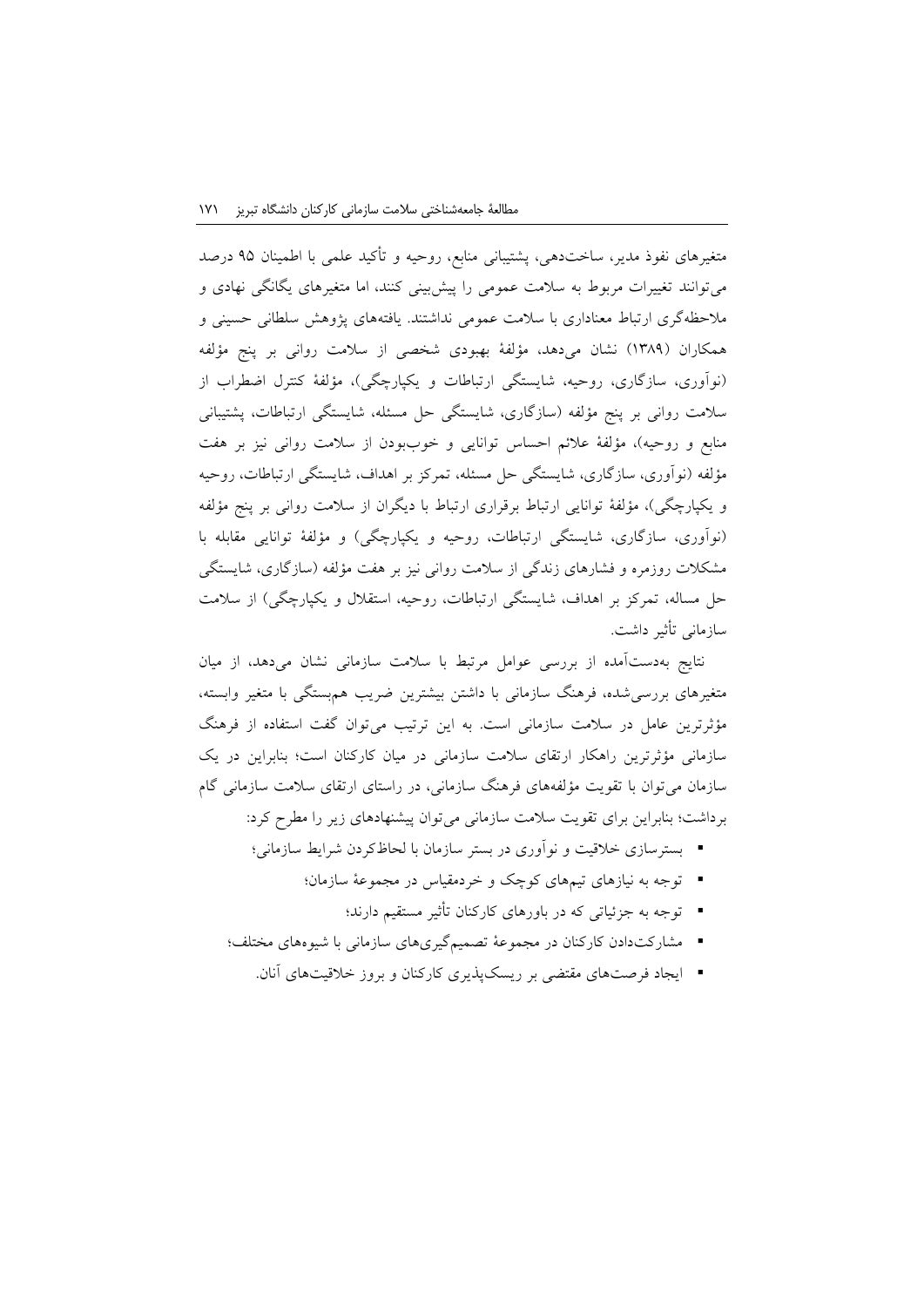### **منابع**

- اردالن، محمدرضا، قنبری، سیروس و لیال نعمتی )1383(، »پیشبینی سالمت سازمانی از طریق مؤلفههای یگانگ<sub>ی</sub> فرد–سازمان»، **مجلهٔ پژوهش علوم انسانی**، شمارهٔ ۳۵: ۱۳۳–۱۴۷.
- حسینی، سید علیرضا )1381(، **رابطة بین فرهنگ سازمانی و یادگیری سازمانی با سالمت سازمانی پرستاران مراکز درمانی دانشگاه علوم پزشکی بندرعباس**، پایاننامة کارشناسی ارشد رشتة مدیریت آموزشی، استاد راهنما: عباداله احمدی، مرودشت، دانشگاه آزاد اسالمی.
- حمیدی، آیدا و قاسم بخشنده )1381(، »رتبهبندی تأثیر مؤلفههای تعهد سازمانی بر سالمت سازمانی )مورد مطالعه: سازمان صنعت، معدن و تجارت شهرستان همدان(«، **فصلنامة مطالعات منابع انسانی**، شمارهٔ ۱۶: ۱۵-۱۲۲.
- ربیعی دوالبی، مجید، خون سیاوش، نسیم و قاسم شورمیج )1383(، »بررسی رابطة سالمت سازمانی با فرهنگ سازمانی مدیران سازمانهای دفاعی»**، پژوهشنامهٔ تربیتی**، شمارهٔ ۳۹: ۱۰۵–۱۱۶.
- ریتزر، جورج )1311(، **بنیانهای جامعهشناختی، خاستگاههای ایدههای اساسی در جامعهشناسی**، ترجمة تقی آزاد ارمکی، تهران: انتشارات سیمرغ.
- ساالرزهی، حبیباهلل، مرادزاده، عبدالباسط و عباس عرب )1381(، »نقش مؤلفههای مدیریت دانش در پیشبینی مؤلفههای سالمت سازمانی )مورد مطالعه: آزادراه و شهرسازی جنوب استان سیستان و بلوچستان)»، **پژوهشهای مدیریت عمومی،** شمارهٔ ۱۸: ۸۵–۱۰۸.
- سیدجوادین، رضا، علوی، آزاده و شهناز انصاری )1398(، »دیدگاه کارکنان دانشگاه علوم پزشکی دربارة میزان استقرار شاخصهای سالمت سازمانی در دانشگاه علوم پزشکی اصفهان؛ سال 1399«، **مدیریت سالمت**، شمارة :13 **.**12-23
- سلیمانی، نادر )1398(، »بررسی میزان سالمت سازمانی مدارس شهرستانهای استان تهران براساس الگوی هوی و فیلدمن«، **رهیافتی نو در مدیریت آموزشی**، شمارة :1 .11-23
- سلطان حسینی، محمد؛ علی دوست قهفرخی، ابراهیم؛ همایی، رضا؛ موسوی، زهره )1398(، »بررسی سهم نسبی سالمت روانی بر سالمت سازمانی در ادارات تربیتبدنی استان اصفهان«، **مدیریت ورزشی**، شمارهٔ ۴: ۶۵–۸۱
- شریعتمداری، مهدی )1399(، »بررسی رابطة بین سالمت سازمانی با اثربخشی مدیران مدارس مدیریت آموزش و پرورش شهر تهران»**، نشریهٔ آموزش و ارزشیابی (علوم تربیتی)**، شمارهٔ ۶: .101-118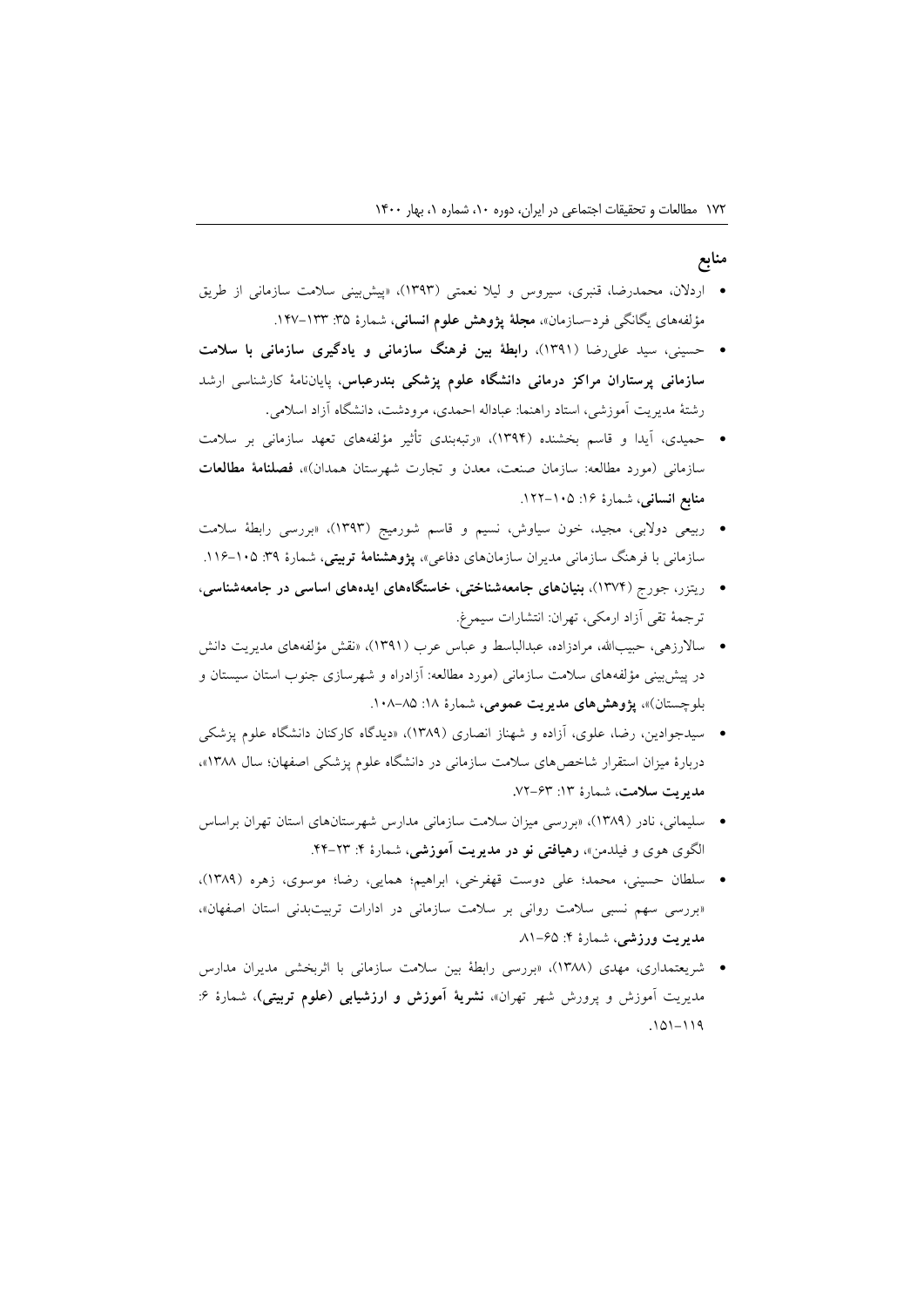- شریفی، اصغر و صدیقه آقاسی )1398(، »بررسی رابطة بین عملکرد مدیران با سالمت سازمانی«، **رهیافتی نو در مدیریت آموزشی**، شمارة :1 .129-118
- شیخی، ایوب، شیخپور، مهدیه و سمانه مهدیزاده )1380(، »بررسی تأثیرگذاری فرهنگ سازمانی بر تعهد سازمانی با تأکید بر نقش میانجی سالمت سازمانی با استفاده از مدل معادالت ساختاری«، **دوماهنامة مهندسی مدیریت**، شمارة :11 .20-32
- صادقیفر، مجید و رقیه بهشتیراد )1383(، »تبیین رابطة بین فرهنگ سازمانی و سالمت سازمانی از دیدکاه اعضای هیئتعلمی دانشگاه ارومیه«، **فصلنامة رهبری و مدیریت آموزشی**، شمارة :2 .91-21
- صادقی، ناهید و آزاده علوی )1383(، »تأثیر رابطة شاخصهای سالمت سازمانی و اثربخشی سازمان در نظام سلامت»، **مجلة تحقیقات سلامت**، شمارهٔ ۳: ۵۲۸–۵۵۷.
- کالنتری، عبدالحسین و سید سعید حسینیزاده آرانی )1382(، »روابط اجتماعی در جامعة شهری: بررسی عوامل اجتماعی و روانی مؤثر بر احساس تنهایی (مورد مطالعه: شهروندان تهرانی)»، **مطالعات و تحقیقات اجتماعی در ایران،** شمارة :2 .293-201
- کوهی، کمال. )1380(، »بررسی تأثیر سالمت سازمانی بر مسئولیتپذیری اجتماعی )مورد مطالعه: کارکنان دانشگاه تبریز)»، **توسعهٔ اجتماعی**، شمارهٔ ۴: ۳۳-۵۸.
- گروسی، سعیده و شیما شبستری )1381(، »بررسی رابطة سرمایة اجتماعی و سالمت روان در بین زنان سرپرست خانوار در شهر کرمان»**، مجلهٔ مطالعات اجتماعی ایران**، شمارهٔ ۱: ۹۹–۱۲۳.
- عباسپور، راضیه )1381(، **پیشبینی سالمت سازمانی براساس ویژگیهای شخصیتی و سالمت روانی مدیران**، پایاننامة کارشناسیارشد رشتة روان شناسی، استاد راهنما: آذرمیدخت رضایی، مرودشت، دانشگاه آزاد اسالمی.
- عباسزاده، ناصر و زهرا آقاسی کرمانی )1392(، »بررسی و مطالعة سالمت سازمانی ادارات مناطق 18 گانة آموزش و پرورش شهر تهران بر طبق الگوی هوی و فیلدمن«، **فصلنامة رهبری و مدیریت آموزشی**، شمارة :1 .112-121
- عسگریان، محمد )1399(، »مفهومشناسی فرهنگ سازمانی«، **دوماهنامة توسعة انسانی پلیس**، شمارهٔ ۶: ۱۰۱–۱۲۴.
- محسنی، رضاعلی، الحسینی، سیدمحمد و محمدرضا انصاری )1381(، »مطالعة تأثیر ابعاد فرهنگ شهروندی بر رفتار فرهنگی سازمانی )مورد مطالعه: دانشگاه فرهنگیان استان مرکزی(«، **مطالعات و تحقیقات اجتماعی در ایران**، شمارة :2 .112-380